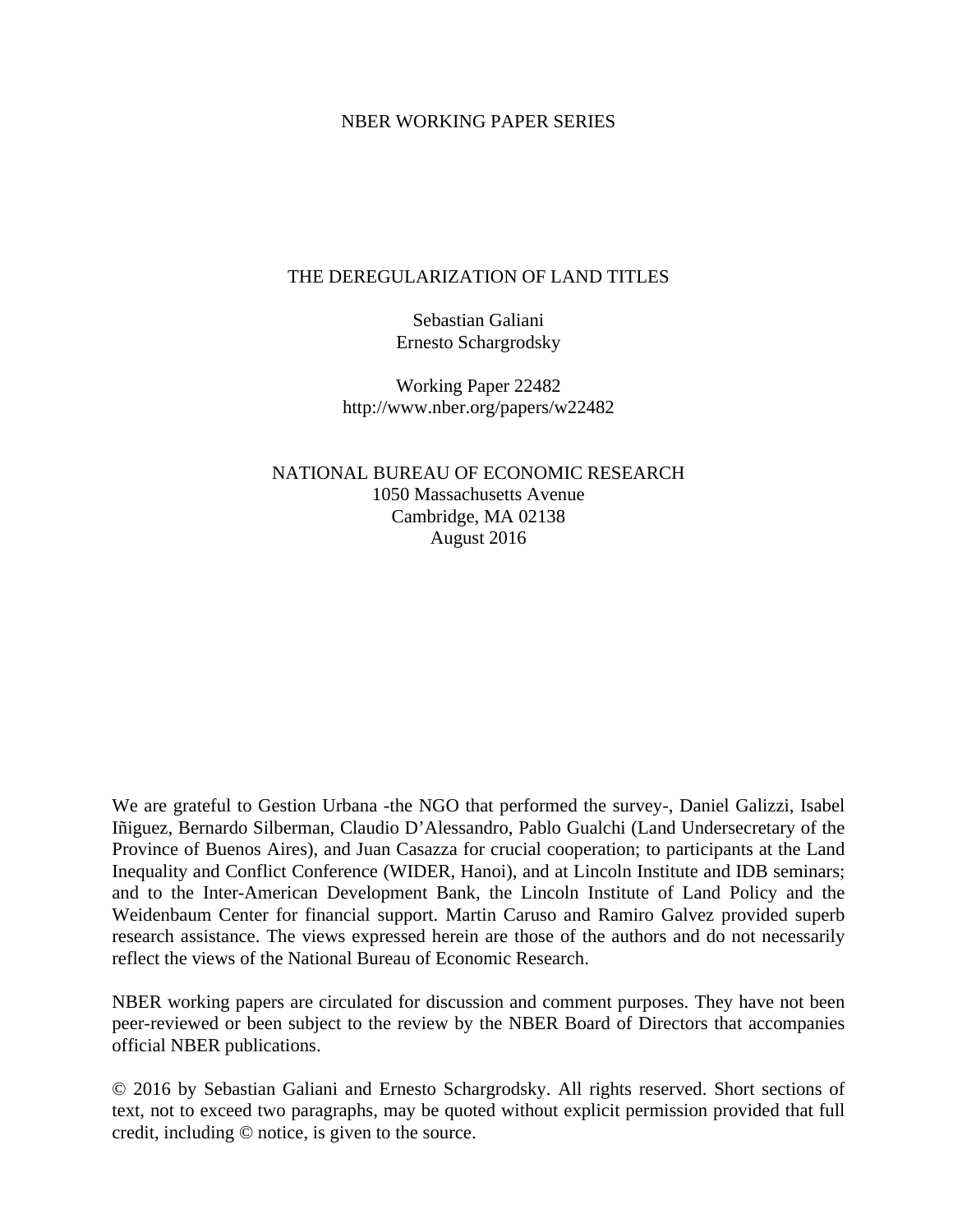The Deregularization of Land Titles Sebastian Galiani and Ernesto Schargrodsky NBER Working Paper No. 22482 August 2016 JEL No. P14

## **ABSTRACT**

In the last years, several countries implemented policy interventions to entitle urban squatters, encouraged by the results of studies showing large welfare gains from entitlement. We study a natural experiment in the allocation of land titles to very poor families in a suburban area of Buenos Aires, Argentina. Although previous studies on this experiment have found important effects of titling on investment, household structure, educational achievement, and child health, in this article we document that a large fraction of households that went through a situation at which formalization was challenged (death, divorce, sale/purchase), ended up being de-regularized. The legal costs of remaining formal seem too high relative to the value of these parcels and the income of their inhabitants.

Sebastian Galiani Department of Economics University of Maryland 3105 Tydings Hall College Park, MD 20742 and NBER galiani@econ.umd.edu

Ernesto Schargrodsky Universidad Torcuato Di Tella eschargr@utdt.edu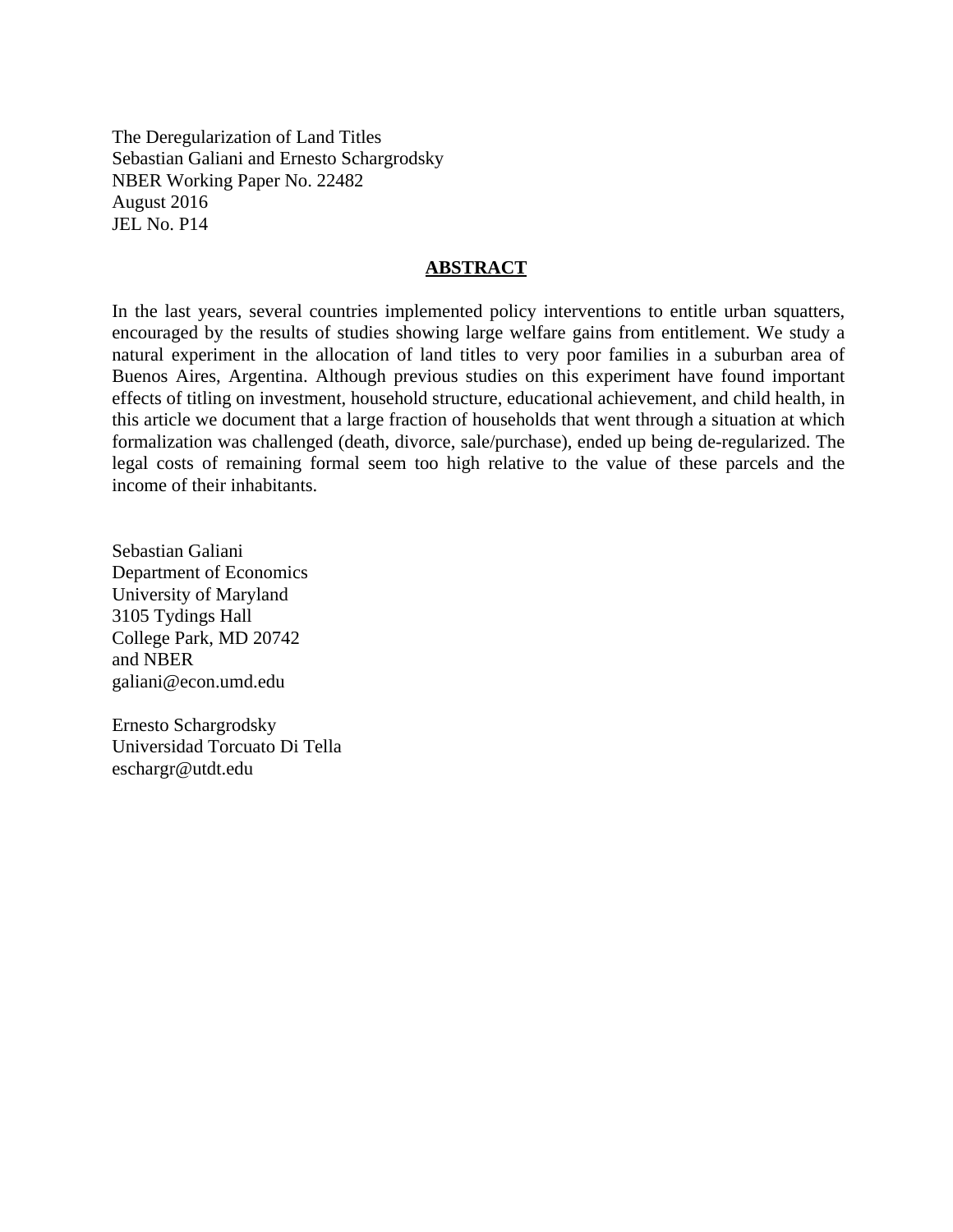#### **I. Introduction**

In recent decades, many governments throughout the developing world have launched land titling programs as part of their poverty alleviation and urbanization policies. Typically, these programs involve issuing titles of public (or sometimes private) tracts of land to their current occupants. Empirical studies of land titling have found that these programs have large effects. A partial listing includes Jimenez (1984), Alston et al. (1996) and Lanjouw and Levy (2002) on real estate values; Besley (1995), Field (2005), Goldstein and Udry (2008) and Do and Iyer (2008) on investment; Banerjee et al. (2002) and Libecap and Lueck (2008) on agricultural productivity; Field (2007) on labor supply; Galiani and Schargrodsky (2004) and Vogl (2007) on child health; Di Tella, Galiani and Schargrodsky (2007) on the formation of beliefs; and Galiani and Schargrodsky (2010) on investment, household structure and educational attainment. However, in most cases, these interventions have not been accompanied by regulatory policies that ease the burden represented by the cost of registering future ownership changes. Thus, as time goes by, and as the beneficiary titleholders pass away, divorce or migrate, if these poor households cannot afford the costs entailed in remaining formal, we will observe a gradual process of deregularization that will eventually lead to a new need for costly public interventions.

The story of Griselda, who lives in the neighborhood under study, sadly illustrates the process and social costs of deregularization. The parcel where she lives was titled to her mother-in-law years ago. When her mother-in-law passed away, Griselda's husband could not afford to go through the costly inheritance process. Later on, the couple separated due to the husband's frequently violent behavior towards her. However, they could not afford the legal costs of divorce proceedings either. Thus, they currently all live on the same parcel: she lives in a house in the front with their two children, while he lives in another room built further back on the same plot of land, and he still sometimes hits her. She cannot go elsewhere to live, nor evict him, and they cannot afford to legally split the parcel or its sale value, as it still is under the name of his deceased mother.

In this paper we document this deregularization process by exploiting a natural experiment in the allocation of land titles to very poor families in a suburban area of Buenos Aires, Argentina. We find that 28.8% of the titled parcels have become deregularized due to unregistered intra-family (death, divorce, etc.) or inter-family (informal sales, occupation,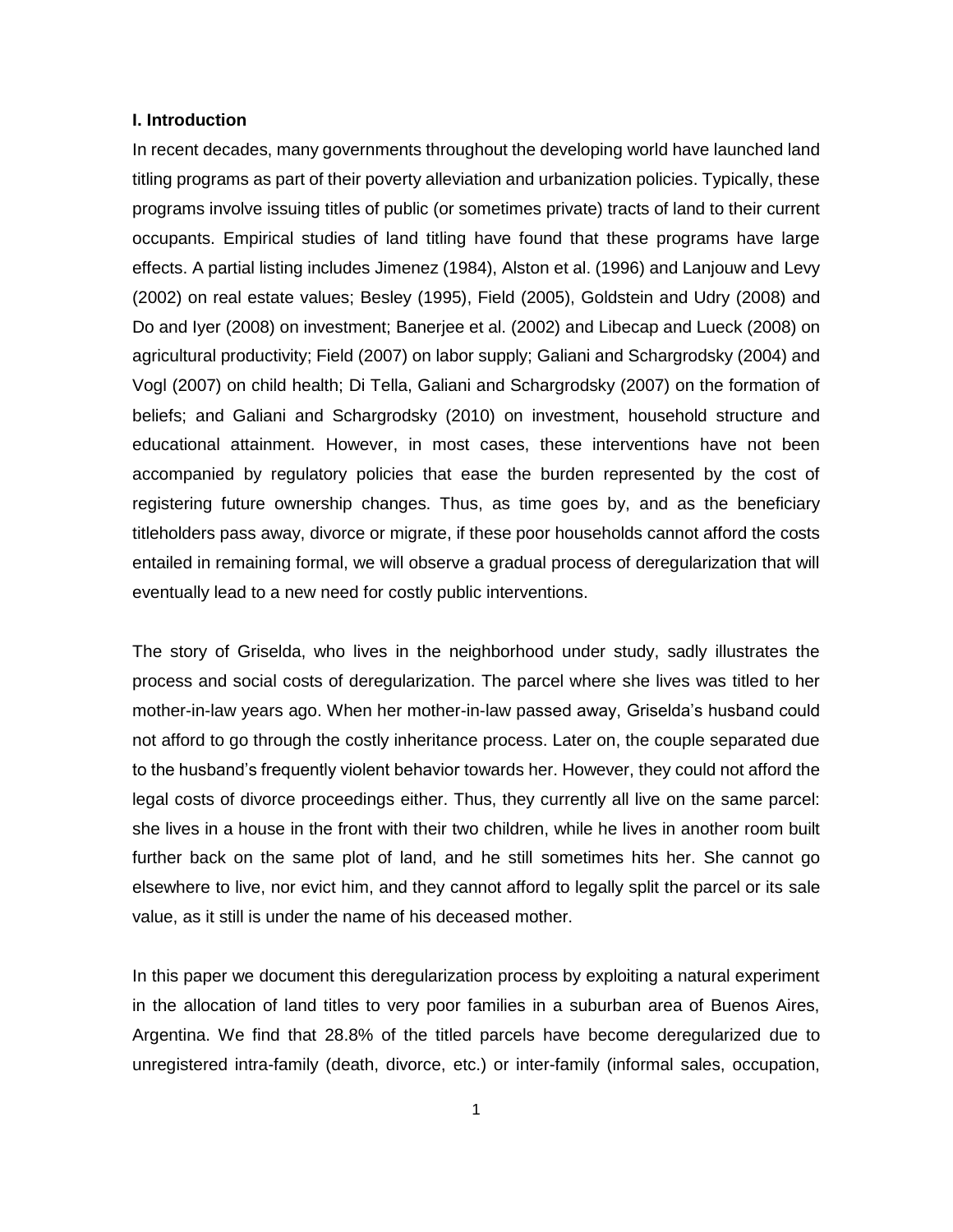etc.) transactions, between 21 to 12 years after titling. Moreover, irregular tenure arrangements are being used in 77.9% of the properties that have changed owners. This figure seems surprisingly high, given that these families have fought tenaciously for legal land ownership, and that both our previous studies (Galiani and Schargrodsky, 2004 and 2010) and the literature on other cases point to the presence of strong positive effects from legal titling.

One plausible explanation is that the legal costs of remaining formal are high relative to the low value of these parcels (and the low income of these families). Moreover, a family may need to incur these costs more than once over time. Thus, one possibility is that the (potentially repeated) cost of remaining formal is too high in relative terms. In short, these poor families may not be able to afford formality.

The rest of this paper is organized as follows. Section II describes the natural experiment and summarizes our previous results. Section III documents the process of deregularization. In Section IV, we present a simple model for the choice of whether or not to regularize, and discuss the role played by the cost of formalization. Section V outlines alternative legal schemes that may help lessen the burden of these costs. Finally, the conclusions are presented in Section VI.

## **II. A Natural Experiment on Land Titling and its Effects**

This section describes the process involved in providing title to parcels located on an unused tract of land on the outskirts of Buenos Aires. It will also summarize the main results reported in our previous related studies. This process began in 1981 when a group of about 1,800 families took over a tract of unoccupied land in San Francisco Solano, approximately 16 miles south of the City of Buenos Aires. The squatters' move to the area was organized by a Catholic parish priest. The land was divided into small urban-shaped parcels in order to help ensure that it did not become a shantytown. Although the squatters believed that the land belonged to the government at the time of the occupation, it in fact consisted of thirteen tracts of privately owned land.

During the time that the country was ruled by a military government, several attempts were made to evict the squatters. However, with the return of democracy, the Congress of the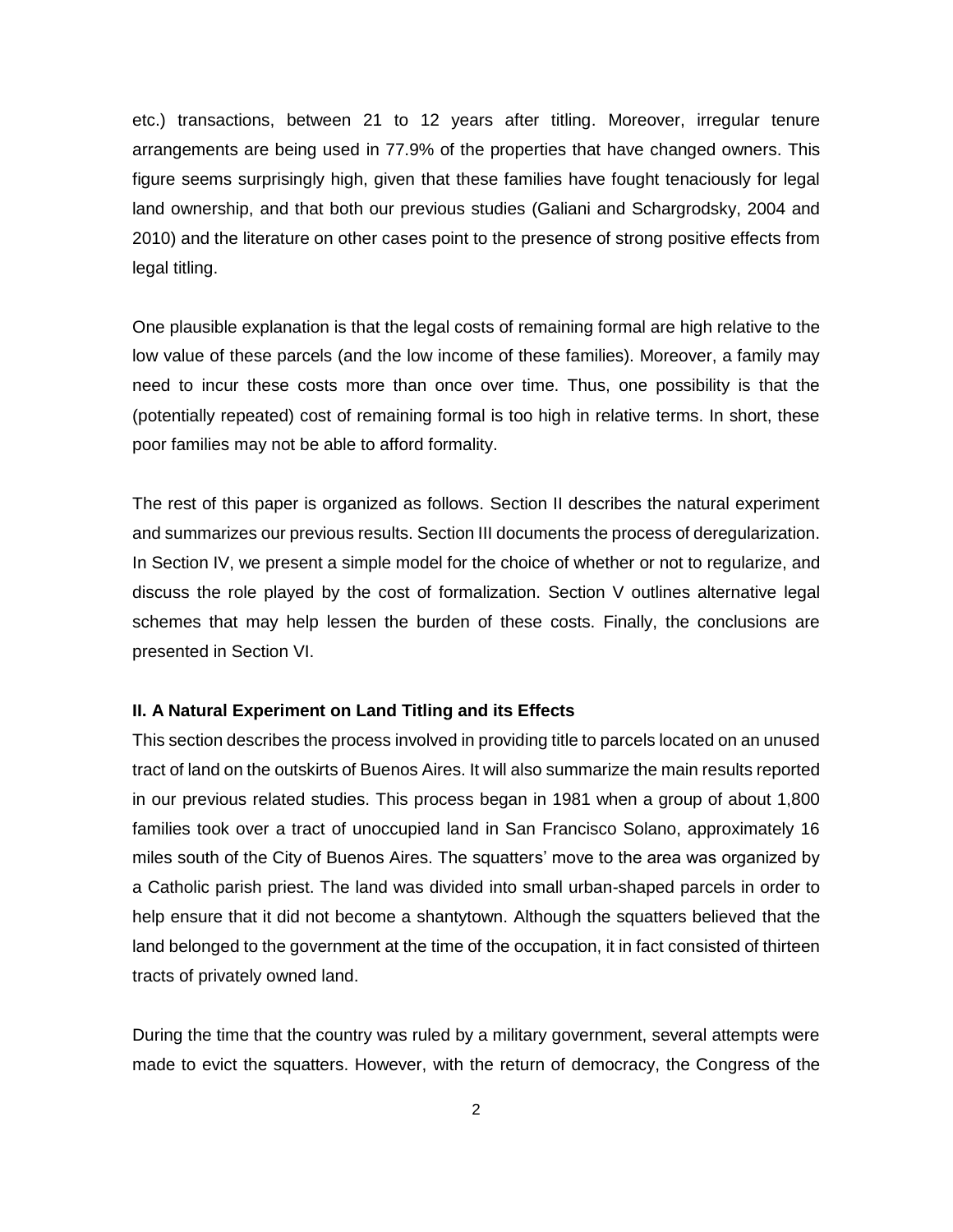Province of Buenos Aires passed Expropriation Law No. 10.239 of 1984. Under the terms of that law, the government was to expropriate the land, compensate its owners and then allocate the parcels to the squatters. The law also prohibited the squatters from selling the property within the first ten years of having received the title to it.

However, the titling process turned out to be asynchronous and incomplete. Although the offers made by the government were similar in terms of price per square meter, the owners of eight tracts of land accepted the offer in 1986 but the rest did not. As a result, the first eight tracts of land were transferred to the squatters who were living on them, and those occupants acquired titles to the land in 1989 and 1991. In previous studies, these people have been referred to as the "early treatment group". The rest of the owners brought legal action in Argentina's slow-moving courts in the hope of obtaining larger buyouts. One of these trials was concluded in 1998, and the squatters on the corresponding parcels obtained legal tenure of the land; these people have been called the "late treatment group" in the previous studies. The remaining squatters have not obtained titles to the land they occupy and therefore constitute the control group.

Importantly, the squatters did not know which owners would surrender their land at the time that they settled on it (in fact, they did not even know that the land was privately owned). Moreover, the squatters did not participate in the lawsuits and could not have any influence over whether or not the former owners would choose to accept the offer made by the government. Titling was strictly a consequence of whether the former owners decided to accept or to challenge the offer made by the government.

Still, a potential cause of concern is that the decision of some of the original landowners to challenge the government's compensation offer may have been based on differences in land quality. However, Galiani and Schargrodsky (2010) have shown that this was not the case. They demonstrate that there are no systematic differences in observed land characteristics or in pre-treatment household characteristics between the treatment and the control groups. Thus, the allocation of land titles was exogenous to the squatters' behavior, and to the squatters' and land characteristics.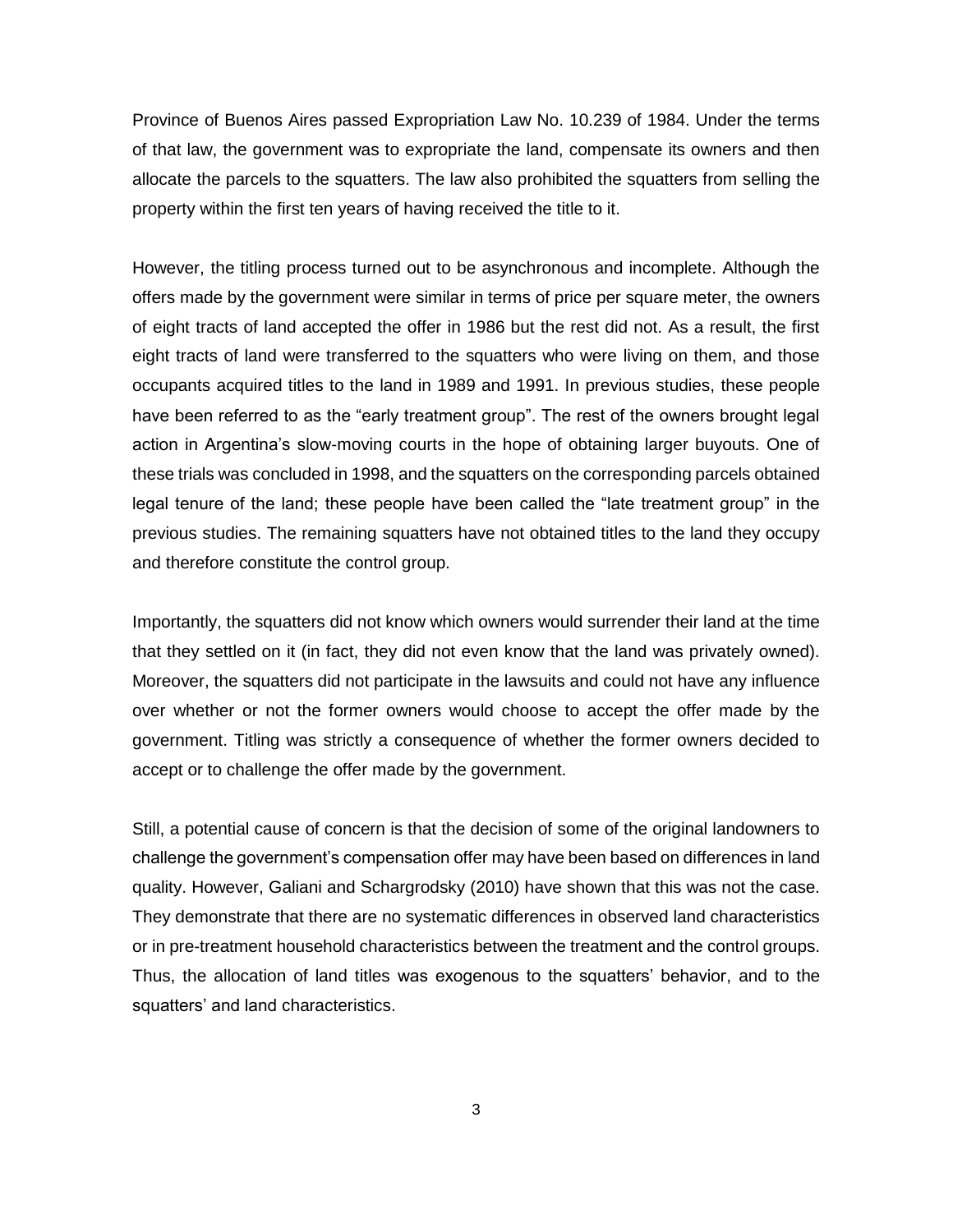The area affected by Expropriation Law No. 10.239 encompasses a total of 1,839 parcels. 1,082 of these 1,839 parcels are located in a contiguous set of blocks. The occupants of 419 of these parcels were awarded land titles in 1989, and an additional 173 occupants were given titles in 1998. However, land titles are not available to the families living on the 410 parcels located on tracts of land that have not been surrendered to the government in the course of the expropriation process. Finally, there are 80 parcels (non-compliers) that were not titled because the squatters occupying them had not fulfilled some of the registration requirements, had moved or had died by the time the titles were made available, even though the original owners had surrendered these pieces of land to the government.

The law also covered another non-contiguous (but nearby) land that is currently called the San Martin neighborhood, which comprises 757 parcels. These parcels belonged to one owner who accepted the expropriation compensation package without suing, and titles were offered to the squatters on this land in 1991. 712 of these parcels were titled, while the other 45 were occupied by non-compliers. For those who obtained titles, the ten-year restriction on the sale of the land expired in 1999 and 2008 for those in the main area and in 2001 for the San Martin parcels.<sup>1</sup>

Naturally, this setting allows for causal identification of the effects of land titling. The first study to make use of this natural experiment (Galiani and Schargrodsky, 2004) focuses on the effect of titling on child health. In that study, we found that titling has an impact on the Weight-for-Height Z-Score, which is a short-term indicator of child health, but essentially no impact on the Height-for-Age Z-Score, which is a long-term health indicator. Nevertheless, we did find that titling notably reduces the teenage pregnancy rate, which is a serious concern for the population under study.

In Galiani and Schargrodsky (2010) we found that titling has significant and sizable effects on different types of housing investment, such as quality of walls and roofs, amount of floor space, likelihood of there being a concrete sidewalk, and overall household appearance.

 $\overline{a}$ 

<sup>1</sup> In our previous studies dealing with this natural experiment, we did not have the opportunity to analyze the process of deregularization because the ten-year sale restriction imposed by the expropriation law had not expired for some of the parcels at the time the data for those studies was collected.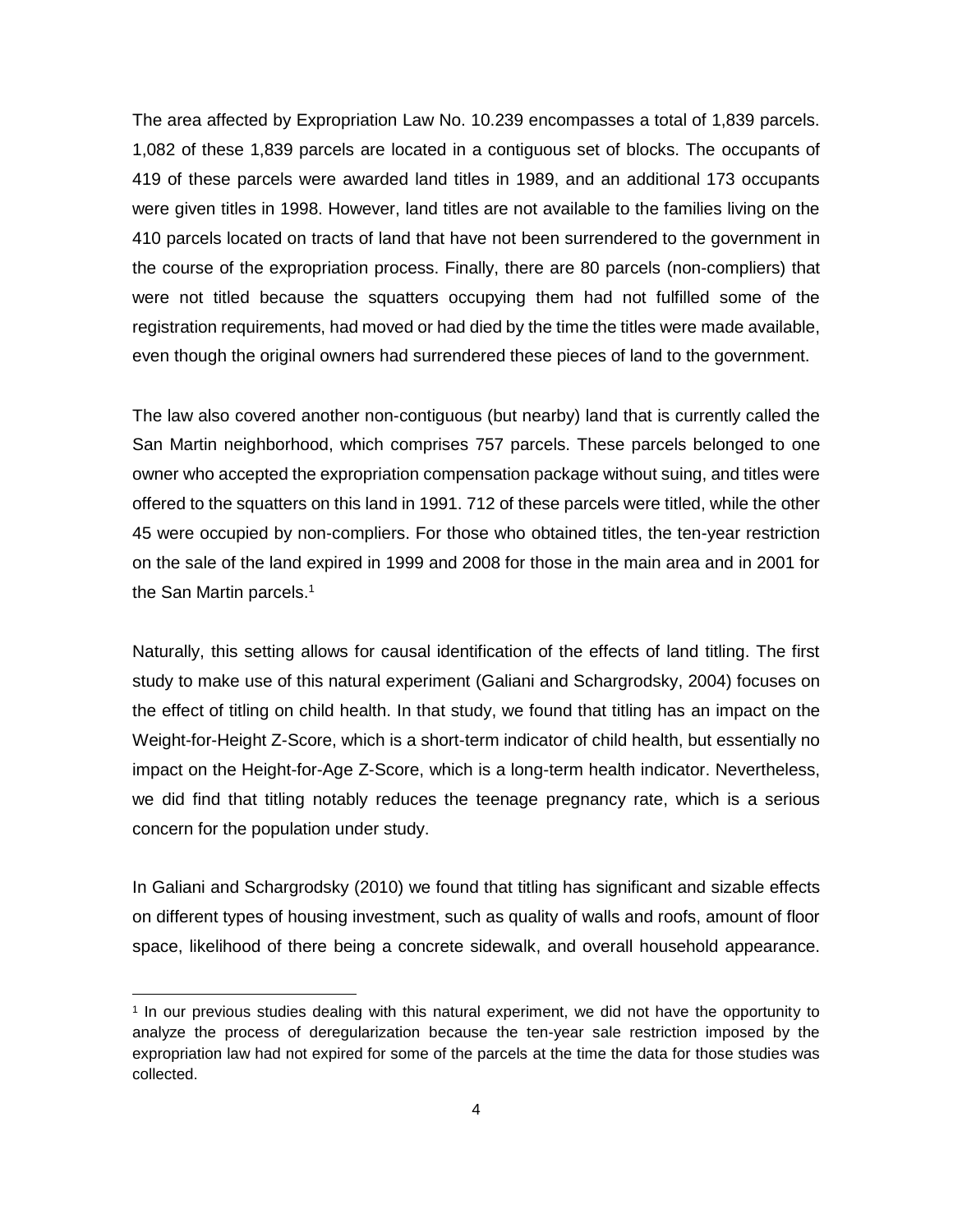Furthermore, treatment has a significant effect on household structure. Titled homes have, on average, almost one member fewer. This is primarily due to the fact that there are fewer non-nuclear family members in the household, but titled household heads also have fewer offspring. In addition, we find that children in titled households achieve better educational results; for example, the probability of finishing secondary school is twice as great for children in the treatment group than for those in the control group. These results indicate that titling is likely to have a long-term impact on the welfare of future generations. Nevertheless, we find that titling has very little impact on access to mortgage credit and no effect on access to other types of credit and labor income.

Meanwhile, Di Tella, Galiani and Schargrodsky (2007) find that titling has a large and significant effect on people's beliefs. Individuals who hold title to their properties are more likely to have more individualistic and materialistic beliefs which fit in with the workings of a market economy. In fact, that effect is so large that the beliefs of treated individuals are similar to the average of those of the population of the greater Buenos Aires metropolitan area, despite the large differences that exist between these two groups.

#### **III. Deregularization**

 $\overline{a}$ 

The above-mentioned results appear to indicate that the prospects of success for land titling interventions are bright. The policy used by the government has succeeded in achieving its ultimate goal: increasing the welfare of the poor. However, as this section will show, there were many instances at which, after the policy intervention, intra-family and inter-family transactions were not formalized, and these events slowly led to lower rates of legal ownership. We refer to this process as "deregularization".

To explore this process, we use detailed information on legal ownership obtained from the Office of the Under-Secretary for Land of the Province of Buenos Aires. We know all these parcels were occupied at the very same time in 1981. We also know the exact year titles were awarded. In addition, we carried out a survey in late 2010 on a random sample of 368 parcels which had been offered titles in 1989-91 (early titled), or 1998 (late titled).<sup>2</sup> The survey respondents were asked to identify the persons currently considered to be the "real"

<sup>2</sup> Gestion Urbana, an NGO that works in this area, carried out the surveys utilized for this research and for our previous studies (see Galiani and Schargrodsky 2010).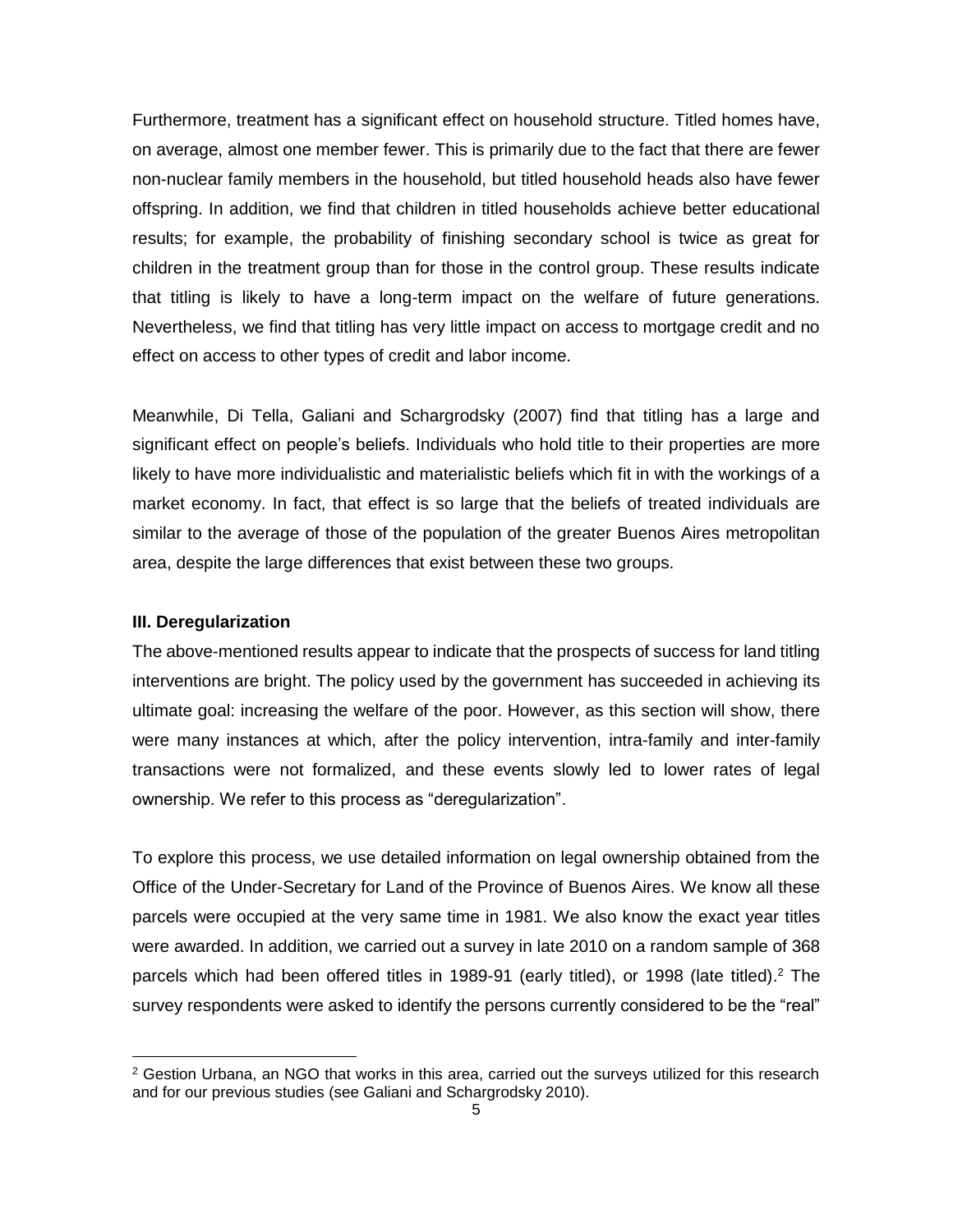owners of the parcel. In cases where the original and current owners, or the legal and current owners differed, the respondents were asked to answer a series of questions designed to provide information about the motives for these discrepancies and the formalization of potential transactions (formal sales, informal sales, death intestate, divorce, separation without divorce, further squatting, etc.). The deregularization process is then analyzed on the basis of a comparison of *de facto* vs. *de jure* ownership information.

Some families, of course, have left the neighborhood after treatment, and the process of attrition is actually one of the outcomes of interest for this study. Thus, we do not drop the parcels where the occupants have changed over time from the sample. On the contrary, the survey respondents were also asked about the full history of transactions of each parcel. The responses to the questionnaire therefore indicate whether the occupants purchased, rented, squatted, inherited, etc. and whether they completed the necessary legal procedures for these transactions.

Informal transactions, however, are not totally paperless. Information provided by a real estate office located near the study area indicates that the documentation used to prove possession in the informal transactions which that office frequently processes include addresses in the national ID, children's school enrolment records, public utility bills, bills of purchase of construction materials, and signed statements by witnesses. When transactions are informal, rather than entering the transfer of title in the Land Registry (*escritura*), the seller and buyer sign alternative documents (such as a *cesión de la mejora*, which transfers what is built above a parcel, thereby acknowledging the lack of ownership of the land itself, or a *boleto de compra-venta*, which is akin to a bill of sale for movable property).

In total, we have a sample of 368 responses, which are presented in the form of a decision tree in Figure  $1<sup>3</sup>$  In 63% (232) of the cases, there has been no change in ownership since title had been awarded. In the other 136 cases, there were changes in ownership. Of these 136, in 97 cases there has been changes in ownership within the same family, and in 39 the family occupying the parcel has changed.

 $\overline{a}$ 

<sup>3</sup> Detailed information on titling status for the full sample, early-titled sample and late-titled sample is presented in Annex 1.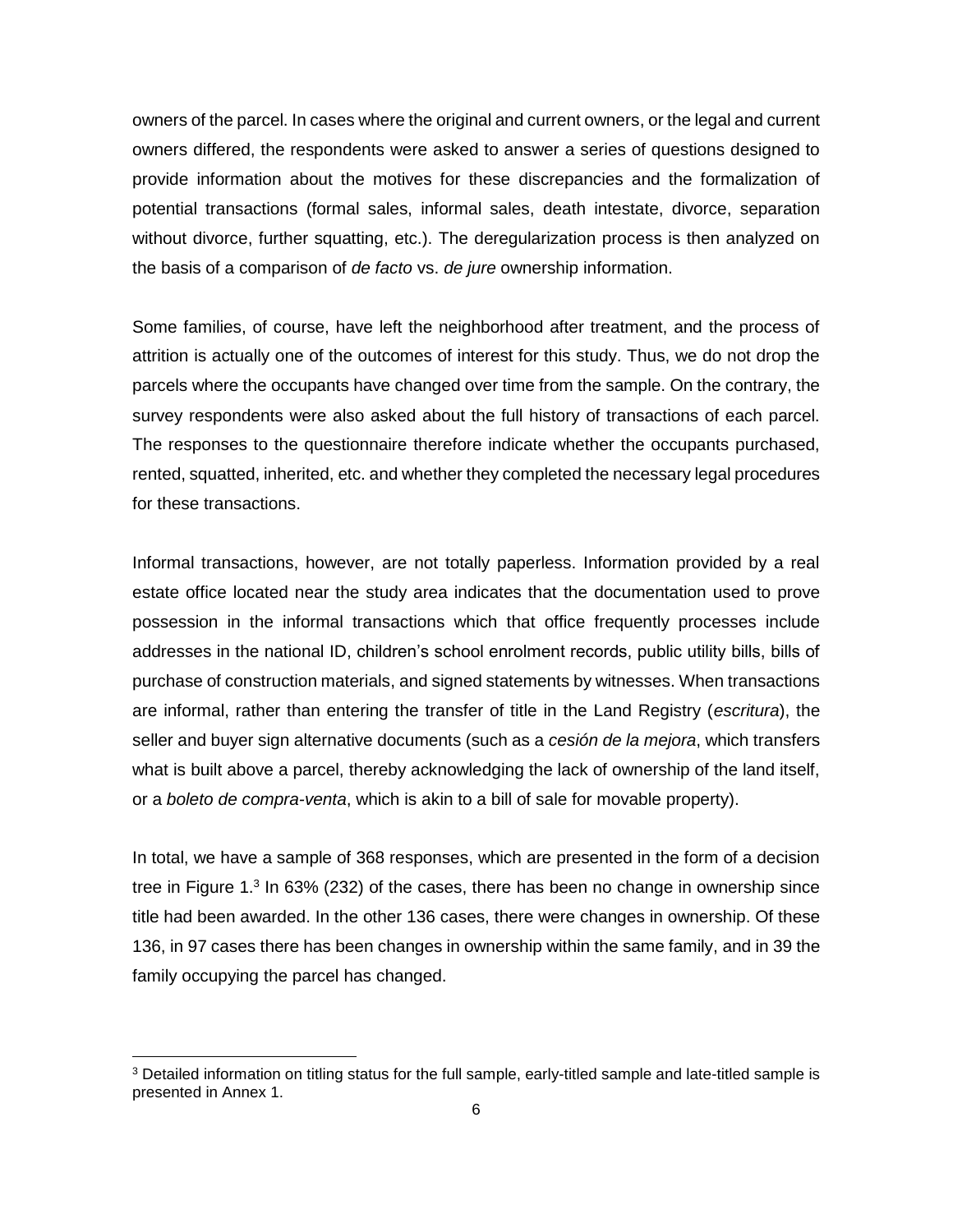

#### Figure 1. **The Deregularization Process**

The 97 intra-family ownership changes break down into 72 changes in ownership upon death, 23 changes upon divorce, and 2 due to other reasons. When our survey respondents were asked whether the families involved had followed the necessary procedural steps to legally transfer ownership in these cases, it turned out that legal procedures were followed in only 13.9% (10 changes) of the cases of death, 26.1% (6 changes) of the divorce cases, and one of the other two cases. Thus, 82.5% of the intra-family transactions were not legally processed.

Of the 39 cases of changes in the owner family, 33 were described as purchases and 6 were cases of squatting. Only 13 of the 33 purchases were legally documented. Thus, 60.1% of the inter-family ownership changes have not been formalized.

Considering both intra and inter-family ownership changes, only a few years after legal titling, the legal owners of 28.8% of the parcels (106 of 368 parcels) were no longer the real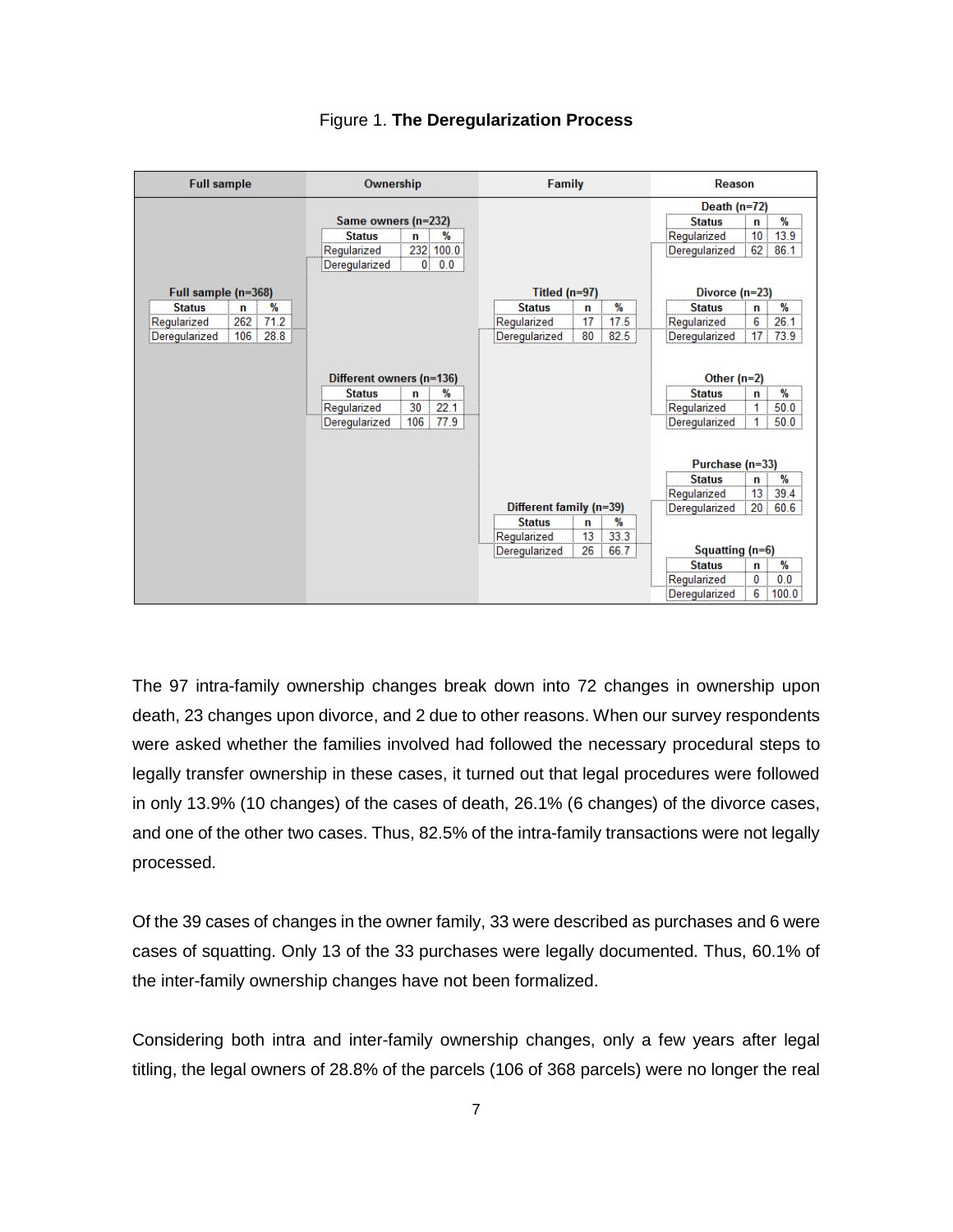owners. Figure 2 summarizes this information; also splitting the sample between early-titled and late-titled parcels. For the early-treated families, who received their titles in 1989-91, 32.95% had become deregularized by 2010. For the late-treated households, who received their titles in 1998, one quarter (25%) of them were deregularized by 2010. As expected, there is a larger share of deregularized cases among the early-treatment group, as more time has elapsed since titling.



Figure 2. **Deregularization Rates**

Figure 3 shows that, considering only the 136 cases for which there was a change in ownership, 106 of them (77.9%) became deregularized. This percentage is similar for the early and late titled. Thus, the difference between these two groups observed in Figure 2, was due to a smaller percentage of transfers, not to higher formalization when those transfers occurred.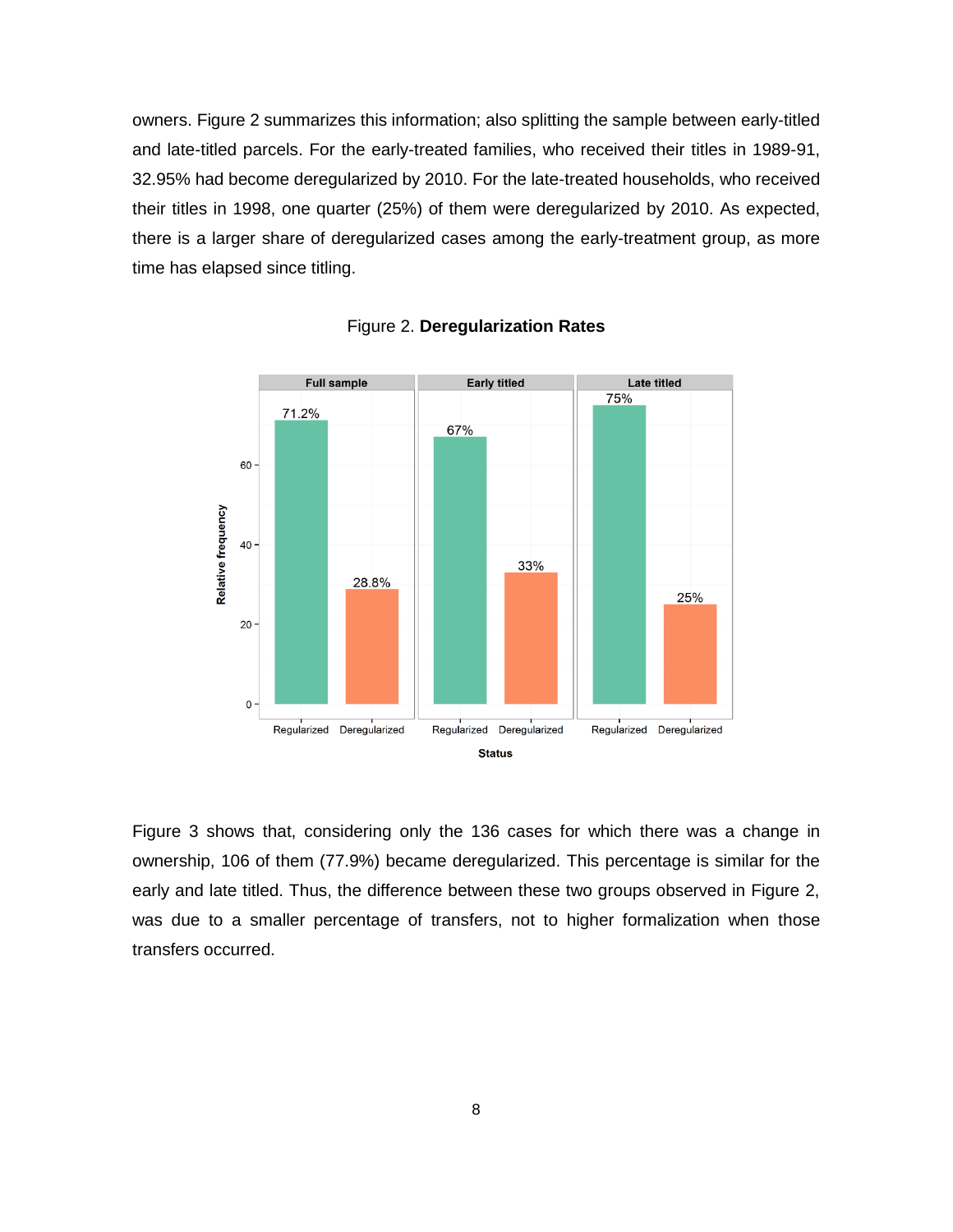



At first sight, the results in terms of deregularization are somewhat surprising. Previous evidence has shown that significant gains are associated with the possession of legal titles. Moreover, as it has been documented in previous studies, squatters have fought hard for the land that they are living on and have resisted attempts to evict them. Viewed from the perspective of public policy, the phenomenon of deregularization raises an important question that has a strong bearing on the evaluation of policy effectiveness. It has generally been assumed that titling can have long-lasting effects; however, if legal ownership is lost, some of these effects may vanish.

#### **IV. A Simple Model of Regularization Choice and the Cost of Formalization**

Our next objective is to describe the process of deregularization using a formal model of regularization decisions. Our model has the following characteristics. We consider riskneutral owners who acquired their houses from legal titleholders and thus can regularize their tenure at any point in time. Time is therefore continuous and indexed by  $t \geq 0$ . We assume the value of the services provided by a titled home at any point in time to be  $v$ , and regularization has a one-time cost of  $c \in (0, \frac{v}{c})$  $\frac{\nu}{r}$ ), where  $r$  is the interest rate. Additionally, the decision to regularize is irreversible.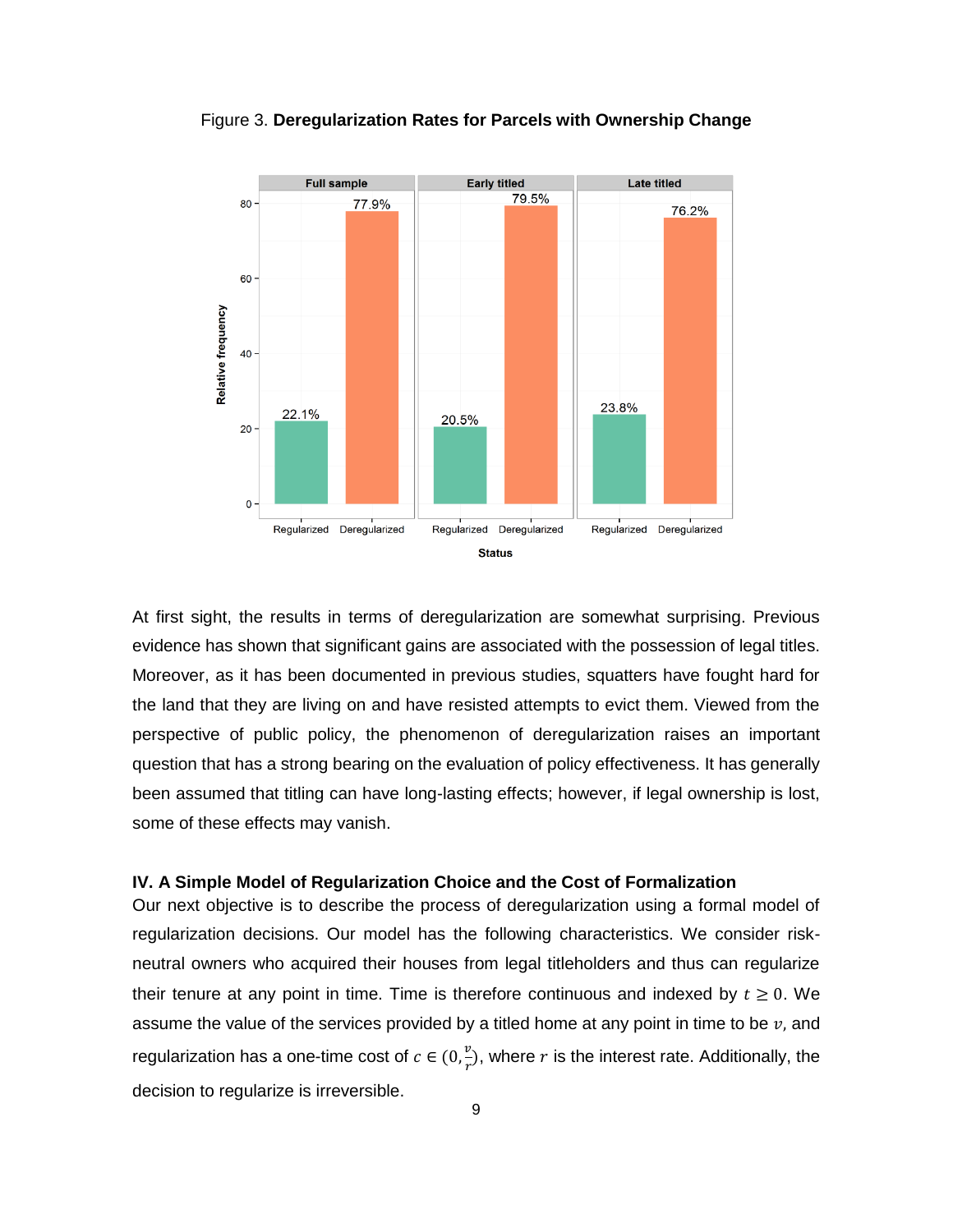First, we assume that the distribution of properties which have been transferred is  $\delta(t)$ , with  $\delta(0) = 0$ ,  $\lim_{t \to \infty} \delta(t) = 1$ . In our study,  $\delta(t)$  is the probability that a sale, death, divorce, or any other event that implies transmission of property has occurred for a given parcel. For simplicity, we assume that once a parcel has been transferred it will not be transferred again. Additionally, we assume that at the time property is transferred, parcels are randomly assigned a draw of the random variable x with support  $[x, \bar{x}] \subset \Re$  and a cumulative density function  $F(x)$  which satisfies  $F(\underline{x}) = 0$  and  $F(\overline{x}) = 1$ . Under informality, owners enjoy only a portion  $p(x, s) \in [0,1]$  of the services provided by the house, where  $s > 0$  is the time that elapsed since the property was transferred. This function captures the costs associated with informal tenure.

We assume the function  $p(.)$  is continuous and differentiable with  $\lim_{s\to\infty}p(x,s)=0,$   $p(x,0)=0$ 1,  $\partial p/\partial s$  (.) < 0, and  $\partial p/\partial x$  (.) $|_{s>0}$  > 0. Thus, the variable x could be interpreted as an indicator of how risky an occupant's tenure over a parcel is under informality: a very low  $x$ would denote a very adverse situation and indicate that the property is at risk, while a high value signals the presence of relatively secure possessory rights. Furthermore, the partial derivative of  $p(.)$  with respect to s can be interpreted as signaling an increasing level of risk in time. We believe this assumption is reasonable given that the probability of ownership disputes is likely to increase over time, since it may become harder to prove ownership as time goes by because previous owners and evidentiary documentation may be more difficult to find.

We can now develop an expression for the value of a home which has been transferred at time  $t$  and is regularized at time  $s$  at the moment of transfer, which we will call  $V^s$ . This expression is simply the present discounted value of the services provided by the house:

$$
V^{s} = \int_{t}^{s} p(x, s') v e^{-rs} ds' + \int_{s}^{+\infty} v e^{-rs} ds' - c e^{-rs}
$$

Our first result is what determines the proportion of regularized homes. This result is presented in Proposition 1.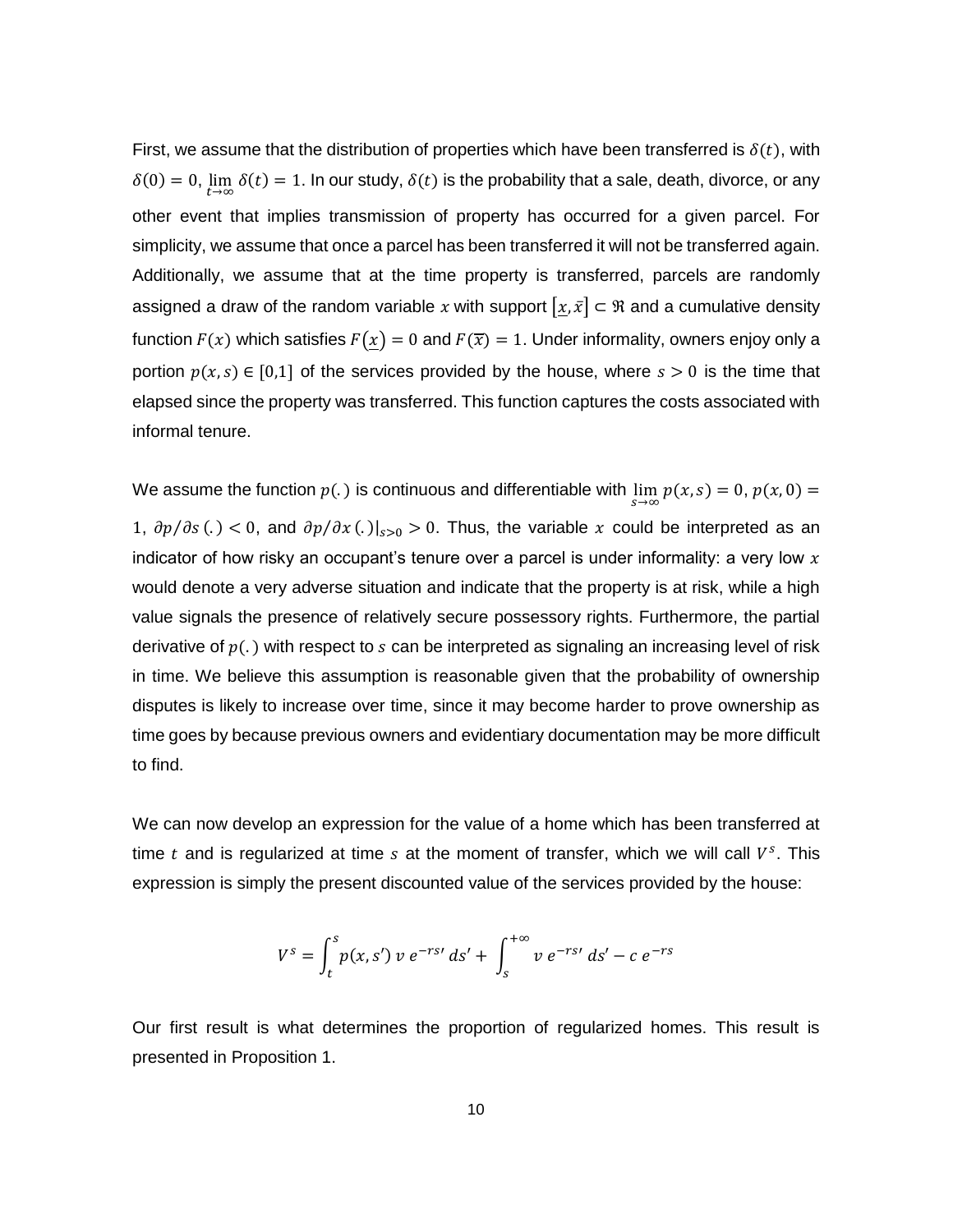**Proposition 1.** Each household has a value  $t^*$  which indicates the moment at which the property is transferred, and a value  $s^*$  which indicates the amount of time after transfer that must elapse before the parcel is regularized. At a given point in time, a household will have regularized tenure if  $t^* + s^* < t$ .

**Proof.** Given that  $\delta(0) = 0$  and  $\lim_{t \to \infty} \delta(t) = 1$ , all properties must be transferred at some time. We refer to this moment as  $t^*$ .

Next, conditional on the parcel having been transferred, the owners must decide when to regularize their tenure. Since the owner is risk-neutral, s/he is interested in choosing  $s^*$  such that s/he will maximize the value of  $V^s$ . Taking the derivative with respect to  $s^*$  yields:

$$
\frac{\partial V^s}{\partial s^*} = p(x, s^*) v e^{-rs^*} - v e^{-rs^*} + r c e^{-rs^*}
$$

We will consider interior solutions. Therefore, the condition that determines time of regularization is:

$$
p(x, s^*) = 1 - \frac{c}{v_{/r}}
$$
 (1)

Furthermore, the second-order condition is:

$$
\frac{\partial^2 V_{t^*}}{\partial s^{*2}} = -r[p(x, s^*)v - v + rc]e^{-rs^*} + \frac{\partial p(x, s^*)}{\partial s} v e^{-rs^*}
$$

The bracket is zero because of condition (1). Therefore, the previous expression is negative, and the second-order condition for a maximum is met.

Given that  $c \in (0, \frac{v}{a})$  $\frac{\nu}{r}$ ), the right-hand side of condition (1) must be between zero and one. Since  $p(x, 0) = 1$ ,  $\lim_{s \to \infty} p(x, s) = 0$  and  $p(.)$  is continuous, we must have at least one solution s<sup>\*</sup> for the previous expression. Furthermore, since  $p(.)$  is strictly decreasing in time, the solution is unique. The assumptions also rule out  $s^* = 0$  and  $s^*$  being arbitrarily large.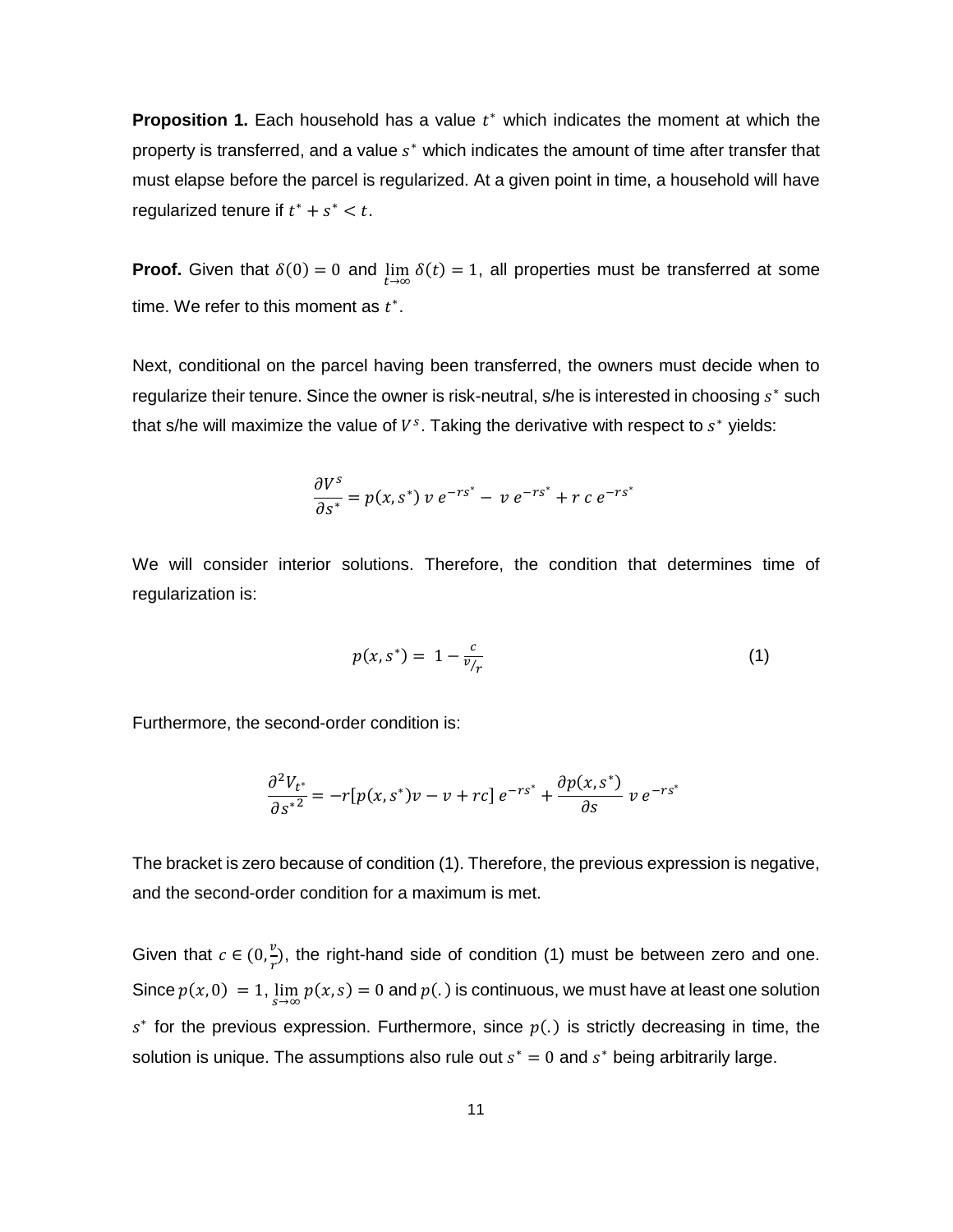We note that according to condition (1) the moment in which the person decides to regularize depends only on the draw x and on the magnitude of  $\frac{c}{v/r}$ . We have already discussed the nature of x. On the other hand, the value  $\frac{c}{v/r}$  is a new element with a rich interpretation. If a person has an asset from which she accrues interest  $v$  at any point in time and this asset is held in perpetuity, then the present value of this asset is  $v/r$ . Hence, the denominator is the value of the house when property rights are full. The magnitude  $\frac{c}{v/r}$  thus expresses the cost of regularization relative to the value of the household. Now, we can re-interpret condition (1) in these terms: this condition states that the time of regularization depends negatively on the ratio  $\frac{c}{v_{/r}}$ . That is, people are more likely to remain irregular when the cost of regularization is high in terms of the value of the house.

**Corollary 1.** The proportion of regularized parcels out of the total parcels transferred at the moment  $t$  is:

$$
\frac{\int_0^t F(x^*(t-t'))\,d\,\delta(t')}{\delta(t)}
$$

where the function  $x^*(s)$  is the inverse of  $s^*(x)$ , as defined by condition (1).

The preceding results indicate that only a portion of the owners will have secured their property rights to their houses at any given point in time. Proposition 1 also yields some intuition as to why owners may not regularize their tenure following changes in ownership: they will not do so if their possession is secure enough, that is, if their  $p(x, s^*)$  is high. According to our model, differences in the proportion of regularized households between populations depend on the time since property was transferred but also on the draws  $x$  of both populations. Given that the proportion of irregular ownership is 82.5% for intra-family transfers and 60.6% for inter-family transfers, we may speculate that intra-family transfers carry a lower level of risk (a higher draw of  $x$ ) than inter-family transfers.

One interesting result is that the model suggests that a failure to regularize tenure at the outset does not necessarily mean that owners will not regularize their title in the future. Thus, in the context of this model, we should view this decision as one of *postponement,* since, in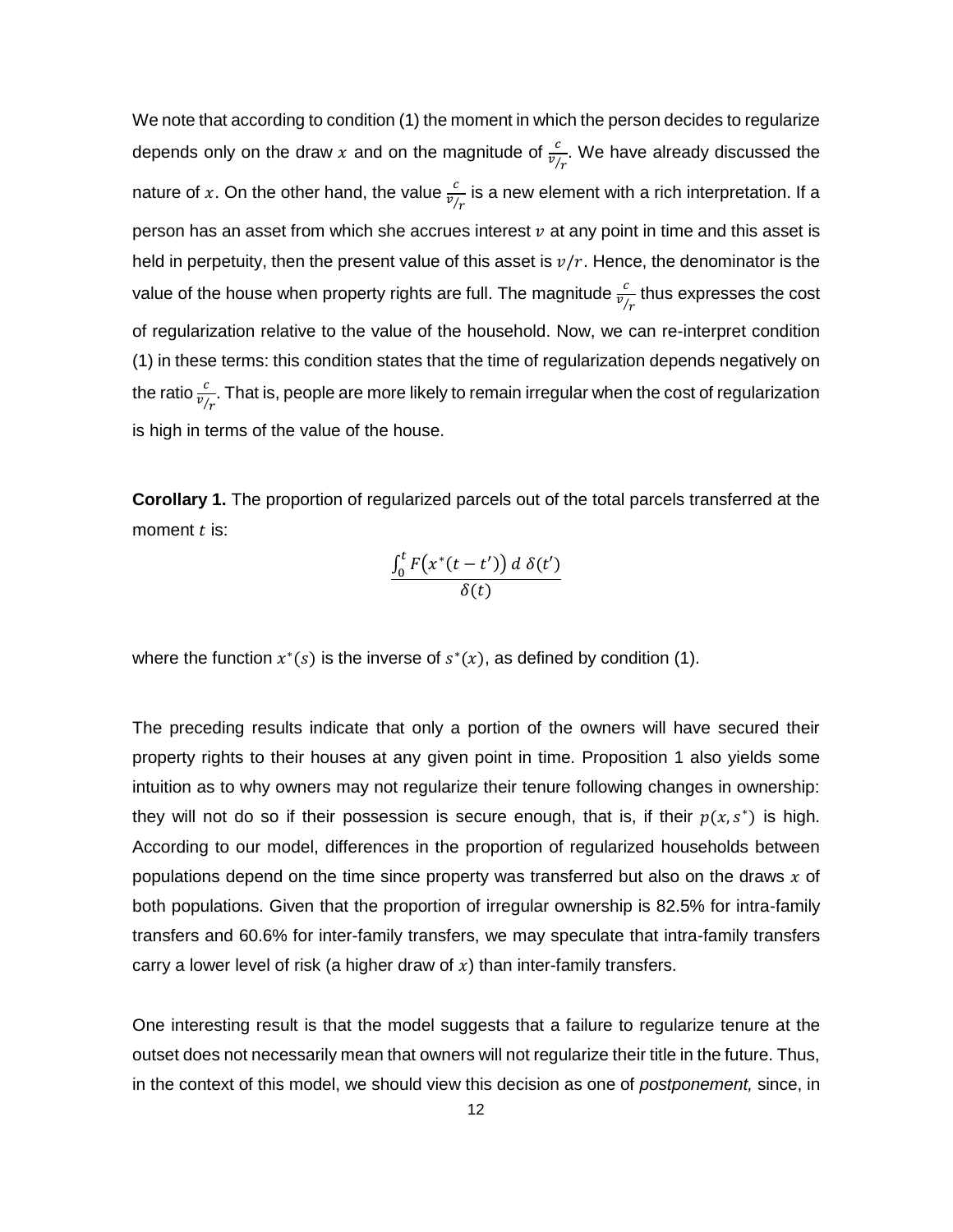fact, all owners in the model will regularize their tenure at some point in the absence of further transfers, though this is not necessarily a noteworthy result.<sup>4</sup>

We should also note that this result depends on the assumption that  $p(.)$  decreases over time. If this were not the case, then there would be a single value  $x^*$  such that owners would regularize if and only if  $x < x^*$ . In this setting, families would choose either to regularize at the time of transfer or would never regularize at all. Nevertheless, there would still be a portion of  $1 - F(x^*)$  of properties with irregular ownership, although this segment would be time-independent.

As it was mentioned in the previous sections, there are different kinds of situations that lead property owners to fail to regularize their tenure of their homes. If these owners no longer have the chance to regularize, then we should expect to see no further welfare effects from titling. However, if owners still have the chance to regularize their tenure in the future, then this may become an additional source of welfare. To explore this avenue, we compute the decision of when to regularize and incorporate this option into the value of services provided by the parcel at time  $t \in [t^*, t^* + s^*]$ :<sup>5</sup>

$$
V_t^{OP} = \int_t^{t^*+s^*} p(x,t') v e^{-r(t'-t)} dt' + \int_{t^*+s^*}^{+\infty} v e^{-r(t'-t)} dt' - c e^{-r(t^*+s^*-t)}
$$

However, a house that was not titled by the government in the first place (and whose owner therefore does not have the option to regularize it) has a value of:

$$
V_t^{NT} = \int_t^{+\infty} p(x, t') \, v \, e^{-r(t'-t)} \, dt'
$$

The titling premium can be calculated as the difference between the previous two values. The difference between an owner who acquired a house that was titled to the former legal

 $\overline{a}$ 

<sup>&</sup>lt;sup>4</sup> The assumptions that guarantee that full regularization will occur eventually are  $\lim_{s\to\infty}p(x,s)=0$  and  $\partial p/\partial s$  (.) < 0. The former is used to prove existence, while the latter is used to prove uniqueness. However, these two conditions are sufficient but not necessary for the proof. Hence, full regularization is not necessarily a feature of a more elaborate model.

<sup>&</sup>lt;sup>5</sup> Note that  $t > t^*$  implies that property has already been transferred. Hence, the values presented in this section are conditional on the transfer having taken place.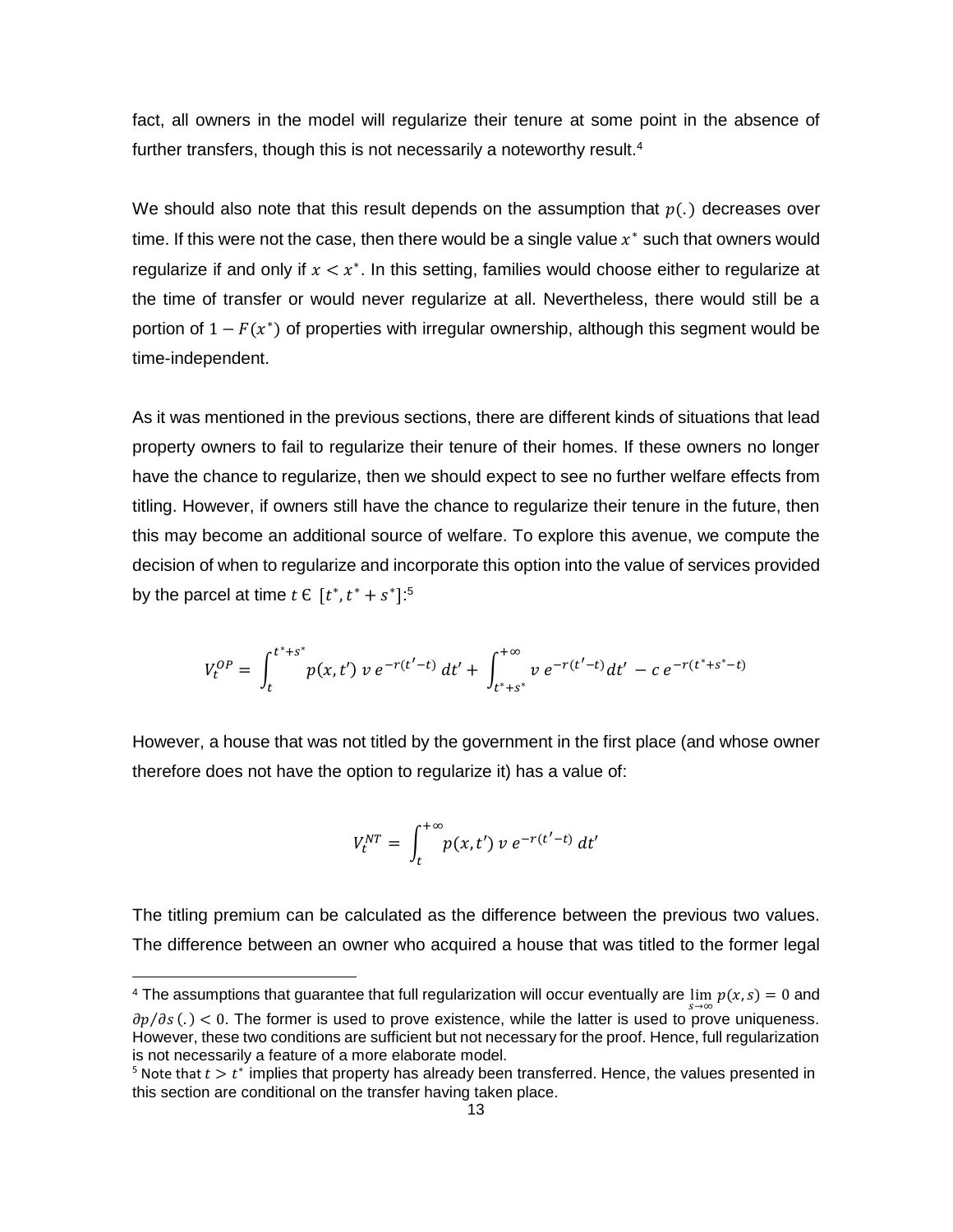owner and someone who acquired a house by other means is essentially that the former can regularize while the latter cannot. Thus, the option value measures the welfare gain produced by the opportunity to regularize. Moreover, if the shock  $x$  is known, a person who wants to acquire the property should be willing to pay  $V_t^{OP}$  if the house can be titled, while the person should be willing to pay  $V_t^{NT}$  if the house cannot be titled. Therefore, the titling premium would give us an idea of the size of the welfare gains associated with the possession of title.

That being said, we expect the size of the welfare gain to decrease with the cost of regularization. This is because higher costs ultimately deter the owners from regularizing their title and therefore should decrease the benefits of doing so. Proposition 2 shows that this is effectively so.

**Proposition 2.** The welfare gain delivered by the option to regularize decreases in relation to the cost of regularization.

**Proof.** We start the proof by writing the expression of the titling premium:

$$
V_t^{OP} - V_t^{NT} = \int_t^{t^* + s^*} p(x, t') v e^{-r(t'-t)} dt' + \int_{t^* + s^*}^{+\infty} v e^{-r(t'-t)} dt' - c e^{-r(t^* + s^* - t)}
$$
  
- 
$$
\int_t^{+\infty} p(x, t') v e^{-r(t'-t)} dt'
$$
  

$$
V_t^{OP} - V_t^{NT} = \int_{t^* + s^*}^{+\infty} v (1 - p(x, t')) e^{-r(t'-t)} dt' - c e^{-r(t^* + s^* - t)}
$$

Now, we take the derivative of the previous expression with respect to  $c$ , taking into account that  $s^*$  is an implicit function of  $c$  given by condition (1) in proof of Proposition 1. This gives:

$$
\frac{\partial (V_t^{OP} - V_t^{NT})}{\partial c} = \left[ -v\left(1 - p(x, t^* + s^*)\right) + rc \right] e^{-r(t^* + s^* - t)} \frac{\partial s^*}{\partial c} - e^{-r(t^* + s^* - t)}
$$

Note that if we consider  $s^*$  as an implicit function of costs in condition (1), we get  $ds^*/dc >$ 0. Nevertheless, the bracket is zero because of this condition. Thus the titling premium decreases as the cost of regularization rises.

∎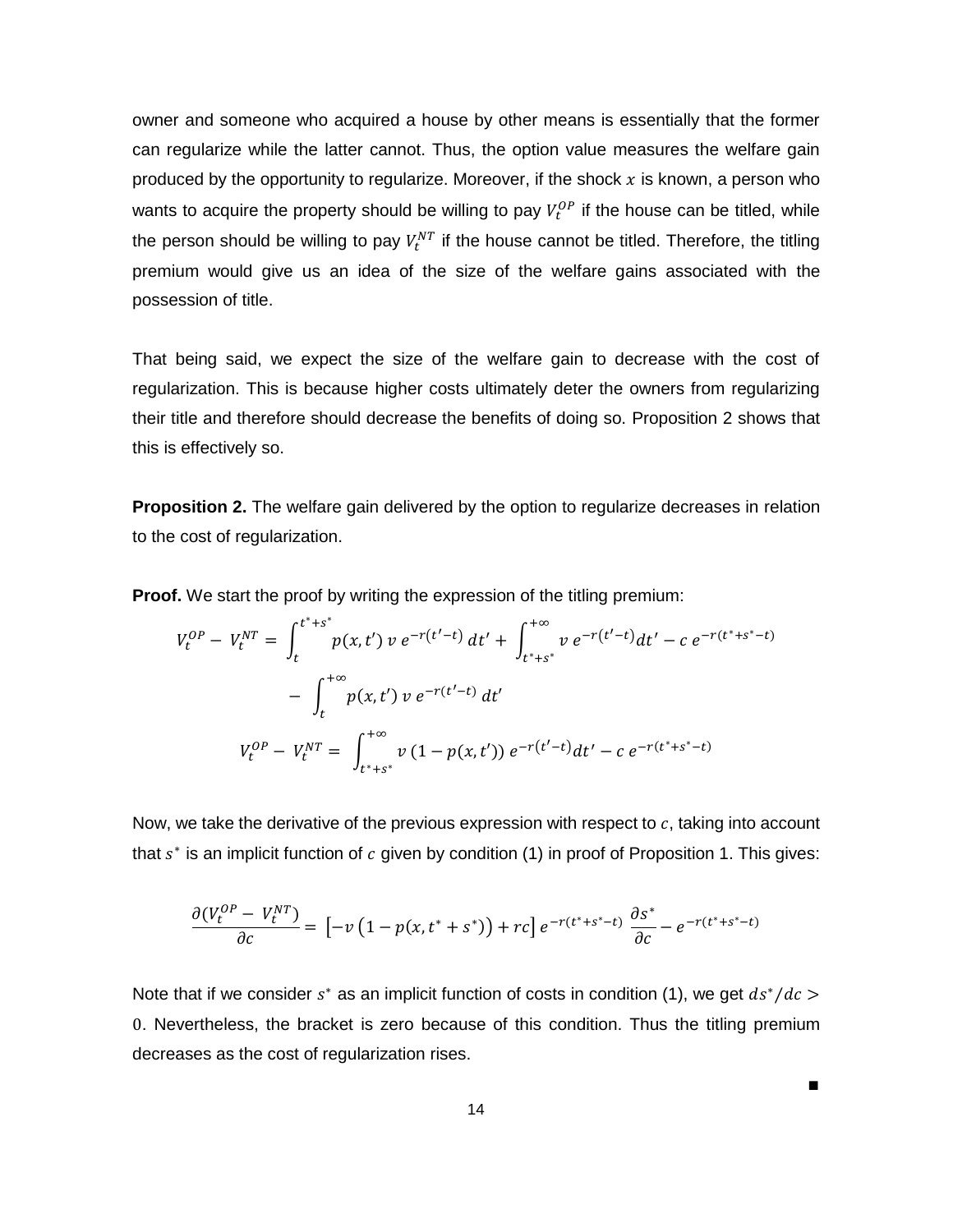Hence, the preceding result states that if the cost of regularization is high, the welfare gains afforded by the ability to regularize title will be limited. Although this result was intuitive, looking into the derivative shown in the previous proof gives us an idea of why this is so. We see that there is a direct effect, given the higher cost of regularization, which is  $-e^{-r(t^*+s^*-t)}$ . There is also an indirect effect, since the decision to regularize title is actually postponed. However, this effect is second-order small, since the bracket is zero. This deferral will lead to lower rates of regularization at any given point in time, although it does not affect welfare.

In our natural experiment, we can compare the cost of formalization (after death, divorce or sale/purchase) relative to the value of these parcels. During the process of data collection, we hired a real estate office located near the study area to measure valuations of the dwellings at the parcel level. $6$  The average value of the parcels in our sample was AR\$ 46,824 (about US\$ 11,700, at the time of the survey). According to this local realtor, the price difference between houses in this area with and without legal titles is of approximately 20%.<sup>7</sup> Moreover, information was sought from lawyers operating in Quilmes County regarding the costs of various sorts of legal transactions. The cost of processing the inheritance of an asset valued at US\$ 11,700 is about US\$ 2,300. The cost of the legal purchase procedure for such an asset is about US\$ 3,184. The legal cost of a divorce with this asset is about US\$ 2,440. The fact that a family might need to incur these costs more than once over time also has to be taken into consideration. Thus, these legal costs are very significant relative to the parcels value (i.e., *c* is high relative to *v*, in terms of our model).

These legal costs are also high relative to the income levels of these households. The average monthly household head's income in our survey is \$AR 1,277 (about US\$ 320), and the average total household income is \$AR 1,763 (about US\$ 440). Likely, these families do not have other sources of liquidity to afford the costs of formalization than their own income.

 $\overline{a}$ 

<sup>&</sup>lt;sup>6</sup> This local real estate agency provided a valuation in Argentine pesos of each parcel. The valuation was not performed in the San Martin parcels

 $<sup>7</sup>$  Note that it is very difficult to properly estimate the land titling premium. First of all, there are few</sup> real transactions so as to have enough degrees of freedom available. Second, because land titling cause investments, it is needed to control for them to isolate the land titling premium, something also very difficult since investments are themselves endogenous variables in a housing value equation.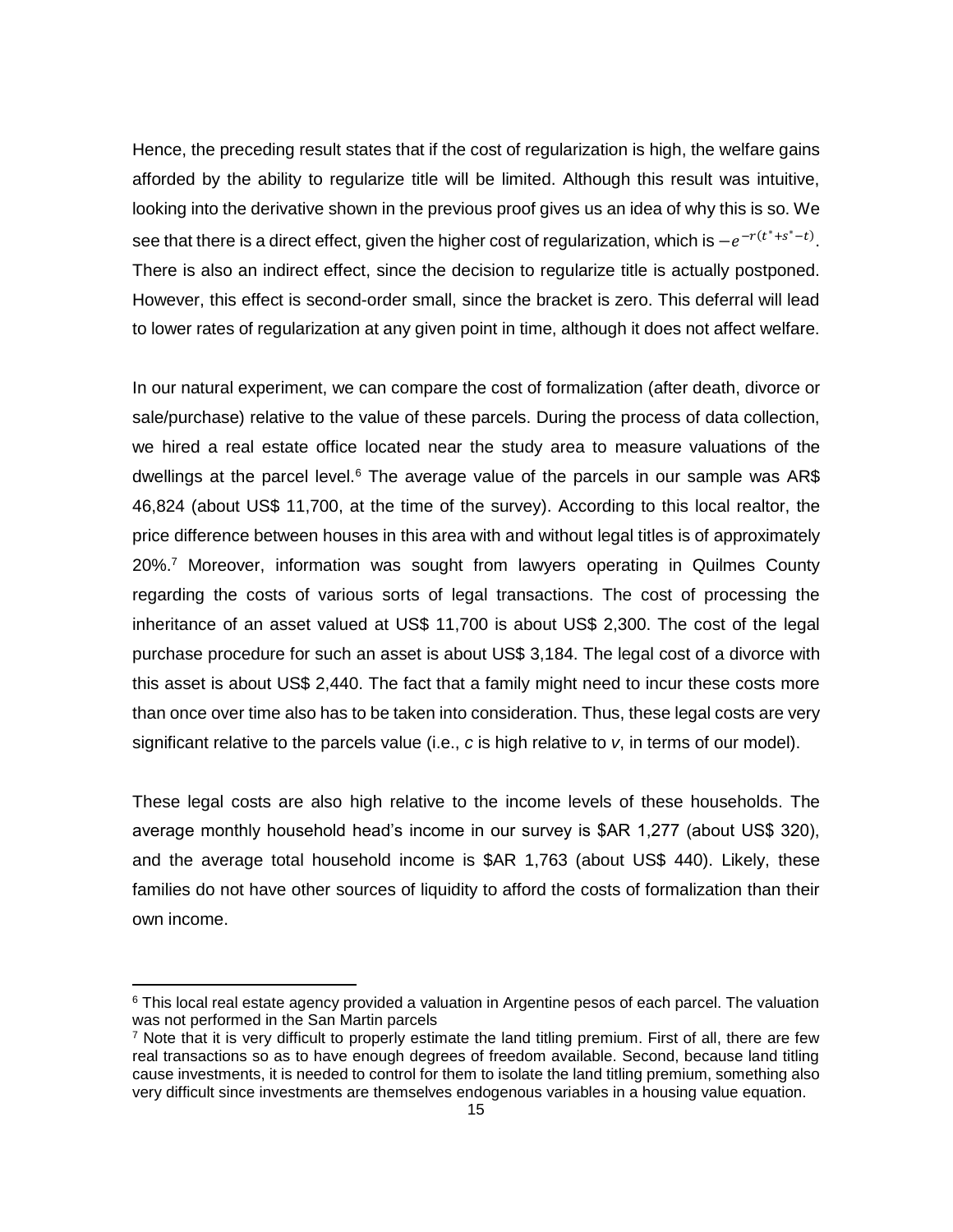In sum, titling costs are effectively very large in terms of average property value, titling premium, and average income. Thus, one possibility is that the (potentially repeated) costs of remaining formal simply outweigh the welfare benefits and titling premium, and that therefore formalization may not be worthwhile. Legal and transactions costs may be one of the main reasons for the high rates of deregularization found in our sample.

A similar argument may account for the low level of access to mortgage credit. In theory, the possession of formal property rights could allow the use of land as collateral, improving the access of the poor to the credit markets (Feder et al., 1988; De Soto, 2000). However, the high legal cost of carrying out an eviction and of mortgage execution may preclude the use of these parcels as collateral (together, of course, with the difficulties faced by this population in meeting the associated credit requirements regarding individual documentation and formal employment). Galiani and Schargrodsky (2010) showed that these families enjoy little access to formal credit, and a very modest effect of land titling on mortgage credit.

The costs of formalization may also be a relevant factor in other similar types of interventions. When property rights are transferred to very poor people, preserving legal tenure will likely entail onerous expenses in the form of attorney and public notary fees, and court costs. In addition, these charges are higher in relatively terms in very unequal societies where the gap between the poor and the relatively well-off is wider. In view of these concerns regarding the high costs of regularization, the next section is devoted to a discussion of alternative titling schemes that can ameliorate these effects.

### **V. Alternative Titling Systems**

A large body of literature has documented the sizable positive effects associated with land titling (see, for example, Shavell, 2004, and the survey by Galiani and Schargrodsky, 2011). However, the evidence presented here shows that there is a tendency for owners not to maintain the legal title to their property. This is a concern because the process of deregularization can thus constrain some of the beneficial effects of titling. Furthermore, as it has been shown in the preceding section, the costs associated with the legal transfer of property are potentially one of the major reasons for the high rates of deregularization found among our sample.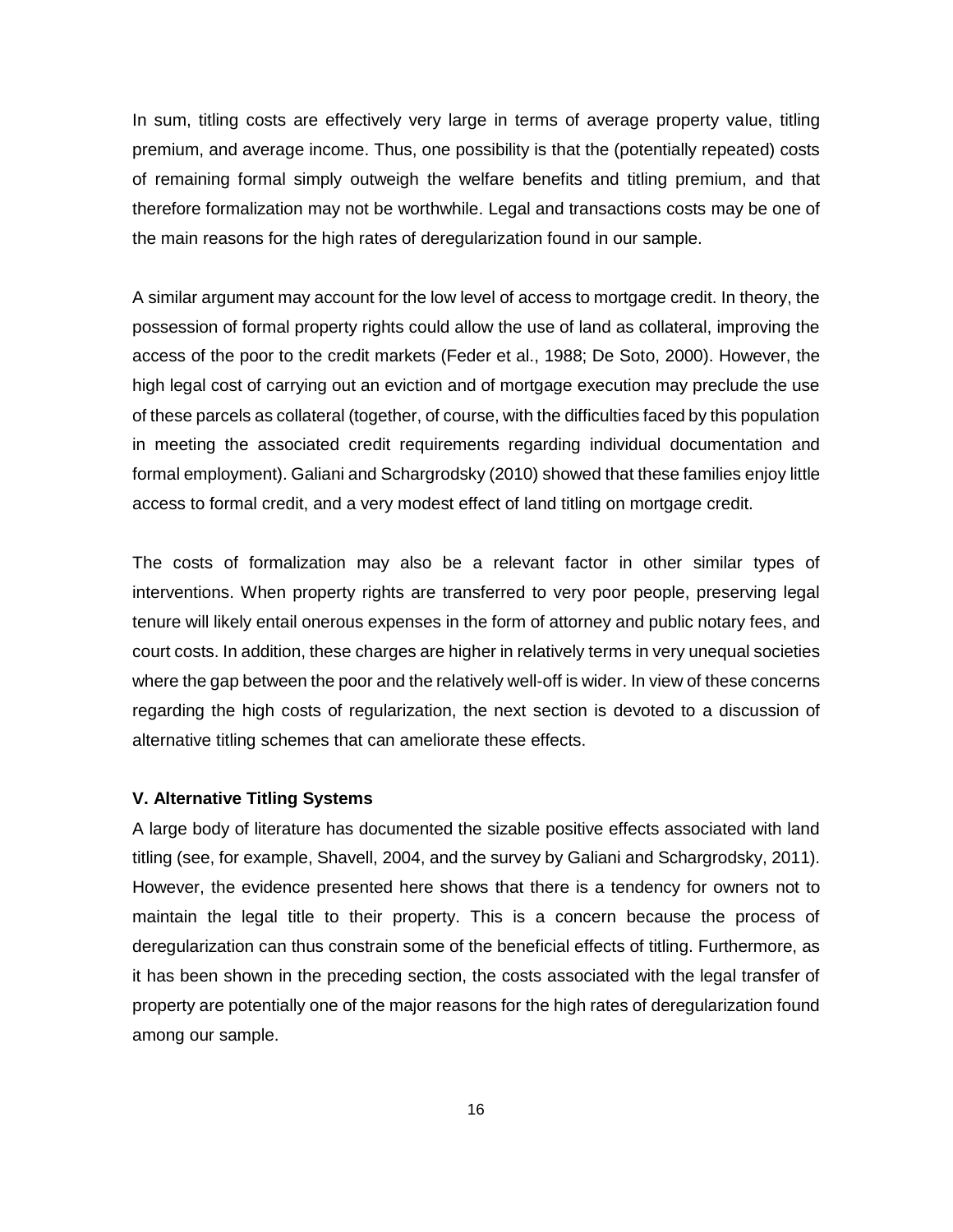This section will focus on legal alternatives which can lower the costs of transferring and holding property and thus boost the benefits of these policy interventions. In practice, claims on property can be documented in a registry that is actually *public* and therefore widely accessible. According to Shavell (2004), the benefits of such a system are that they provide assurance of ownership which has several advantages like discouraging theft, and reducing information asymmetries in sales or when using property as collateral.

Regarding the formats these systems can take, Arruñada (2012) discusses two alternative systems for the provision of public information on property rights. The first system is the recordation of deeds, whereby a public registry provides information regarding the claims associated with a property. Given that some of the information in these registries may be redundant or contradictory, the records must be purged in order to determine who the rightholder is. This task is carried out by professionals who thoroughly examine the claims and issue a report that evaluates the quality of the property. If there are proper incentives for recording claims, title reports will be accurate and the acquirer's information asymmetry will be reduced. Moreover, courts will allocate property on the basis of essentially the same process in the event of litigation.

The next alternative discussed by Arruñada (2012) is the registration of rights. While recordation provides information regarding claims, this information has to be processed in order for it to become clear who the owner is. In contrast, registration directly defines who the right-holder is. In order to do this, registration officials conduct mandatory purges of the claims to a property before registering the rights to it. If a transaction does not affect the rights of others, or if these other parties give their consent, then the transaction is registered and the acquirer becomes the legal right-holder.

Therefore, the registration of rights is intended to reduce information problems to a minimum. However, registration systems are often seen as entailing large fixed costs. On the other hand, systems of recordation are generally regarded as being less expensive than registration but may involve greater uncertainty. Hence, the choice between recordation and registration depends on the trade-off between fixed costs and reliability. Arruñada and Garoupa (2005) build a formal model along these lines that compares the two systems in the presence of an outside option. Landowners have incentives to pick the outside option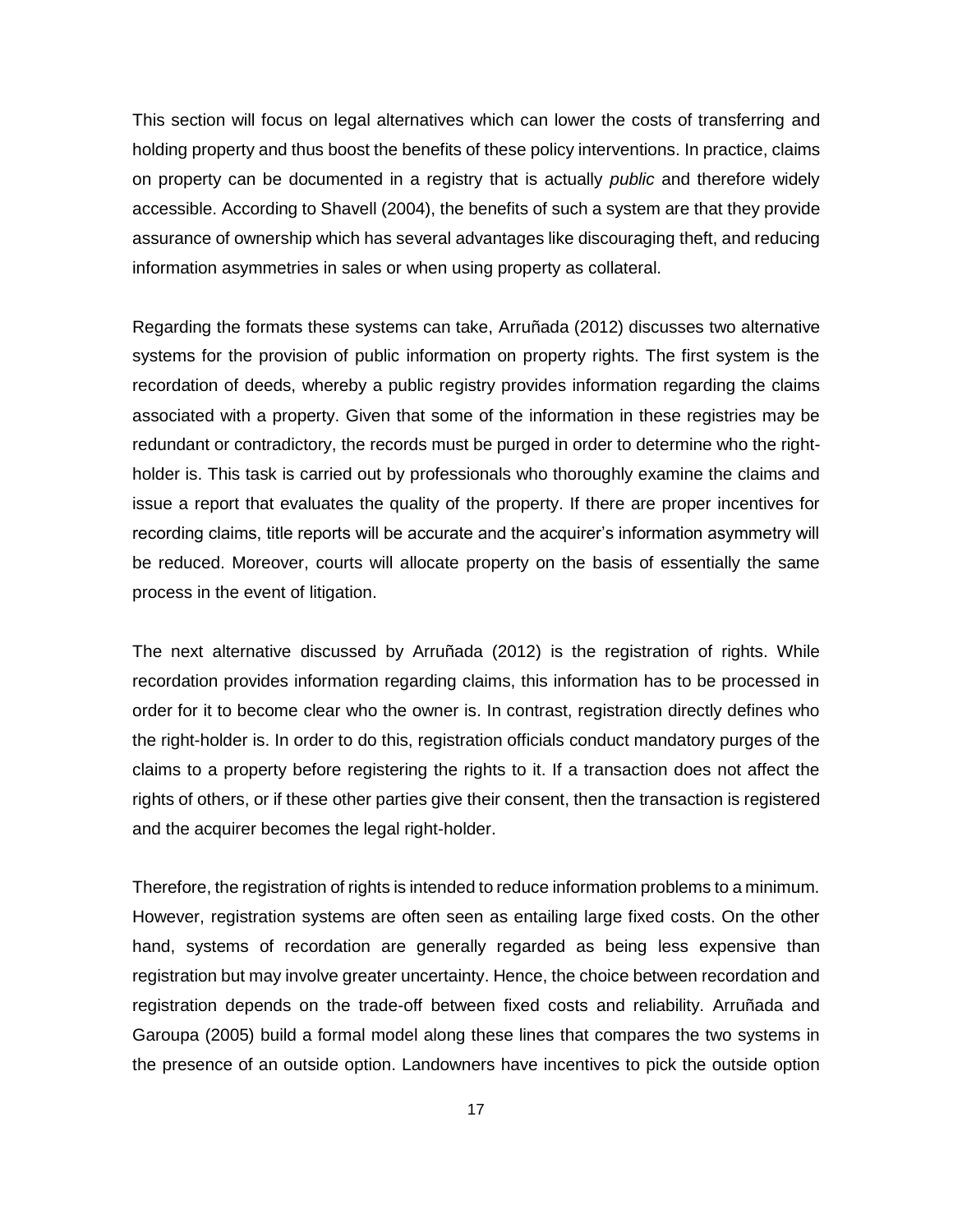for low-value land, recordation for mid-value land, and registration for high-value land. When only one of the systems is available, their results show that recordation leads to the underassurance of high-value land, while registration generates either under-assurance or overassurance in the case of mid-value land. The optimal choice between these two systems ultimately depends on how these trade-offs stack up.

The Arruñada and Garoupa (2005) model offers some important lessons for our land titling intervention in relation to the subsequent deregularization process. In the case under study, the prevalent system is one of registration and the outside option is that of deregularization. Given that the parcels in question are of relatively low value, it seems natural for people to prefer deregularization. However, in the presence of a recordation system, many of these properties would be legally recorded, and socially costly under-assurance would be avoided.

Some authors have challenged the idea that recordation is less costly than registration and contend that the former system identifies rights more clearly (see Arruñada, 2012). However, these objections do not target the systems *per se*; they are rather case-specific and partly attributable to shortcomings in system design. We will therefore disregard these caveats here.

We do not, of course, propose that the entire registration system be changed to address problems that are specific to a subgroup of the population. However, specific property right systems can be designed to target the problems faced by the poor. Regarding targeted interventions, the Commission on Legal Empowerment of the Poor (CLEP, 2008) emphasized that:

*Some countries have adopted simple, locally administered processes to confer legal land rights as alternatives to conventional land titling. They are practical, inclusive, benefiting growing populations of the rural poor, and are being increasingly used to enhance urban land tenure security.*

For example, in the experiment studied here, the squatters' ownership of the parcels at the time of treatment was guaranteed by the specific expropriation law. Subsequent transfers of property are likely to have involved unsophisticated forms of documentation, and bank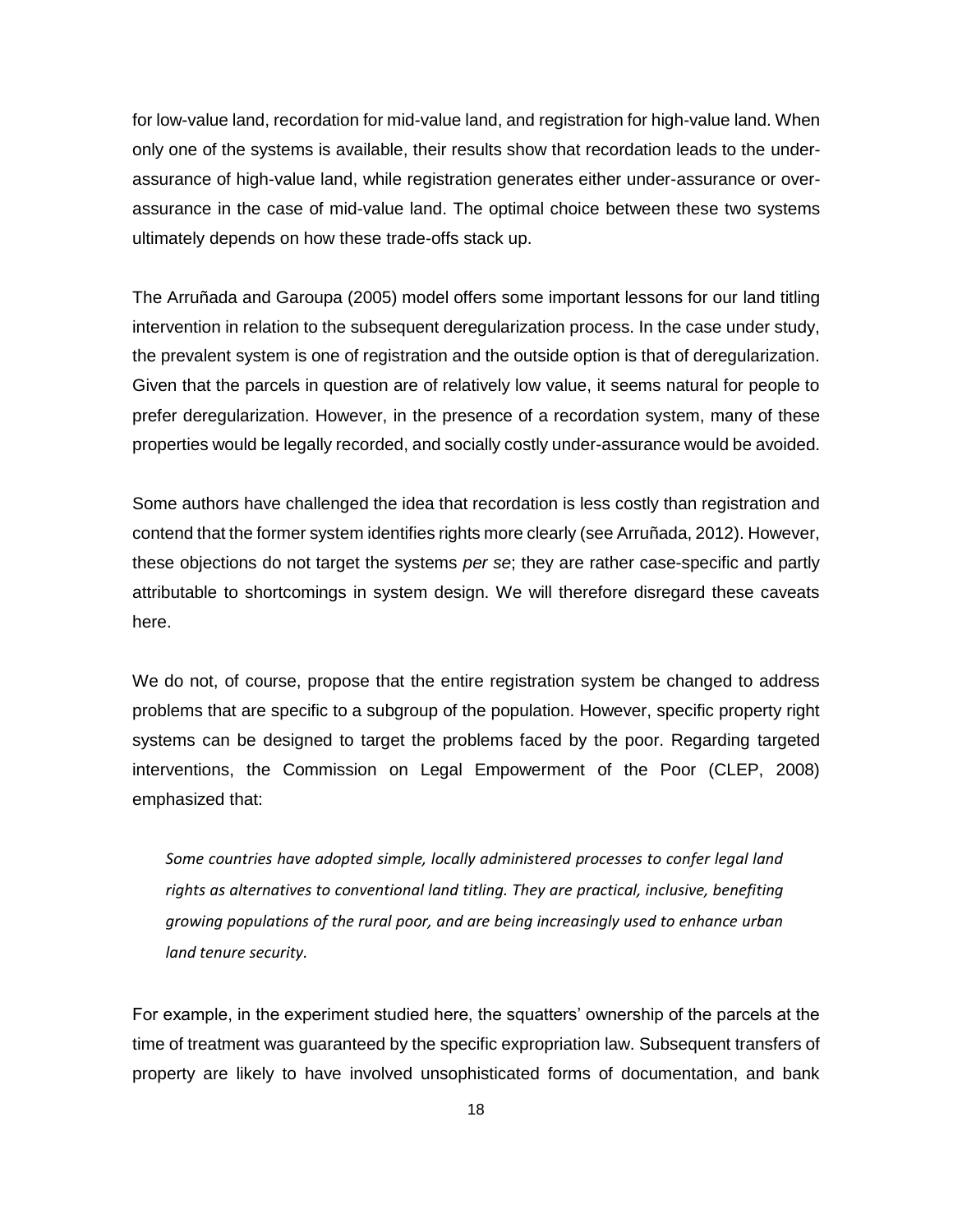claims, such as mortgages, are rare. Thus, identifying right-holders should be relatively straightforward as long as the transfers have been documented. In addition, institutions can use paralegals, law students and recent graduates as a means of running the registry at a lower cost. $8$  They can also provide complementary services that will simplify and reduce the cost of procedures such as those involved in processing an inheritance or a divorce. These kinds of approaches could potentially be used to help build a legal framework that is better suited to the needs of the poor.

# **VI. Conclusions**

 $\overline{a}$ 

In this study we have tracked the outcomes of an intervention in which property rights were granted to poor people living on the outskirts of Buenos Aires. When 12 to 21 years had elapsed since titling, 28.8% of the parcels allocated to the squatters became occupied under irregular tenure arrangements due to unregistered intra-family transactions (death, divorce, other) or inter-family transactions (informal sales, occupation, etc.). This figure seems surprisingly high, given that these families fought tenaciously to obtain legal title to the land and the presence of strong positive effects from legal titling, as studied on this natural experiment in our previous papers (Galiani and Schargrodsky, 2004 and 2010) and by the literature on other cases. Why have so many of these families allowed their title to their parcels to become deregularized?

One main reason may be that the legal costs of remaining formal are too high relative to the value of these parcels (and the income of these households). Thus, we looked into the question as to whether lower-cost means of formalization could be achieved through alternative legislation. Although we cannot provide definitive answers, it is likely that a registration system would be unsuitable for the poor, given that low-value properties tend to go unregistered. A system of recordation, on the other hand, could deliver cost reductions which would ultimately boost the rate of regularization and enhance legal protection. All in all, it is likely that complementary reforms aimed in this direction can increase the welfare of the poor, and make the benefits of land titling more durable.

<sup>&</sup>lt;sup>8</sup> See CLEP (2008) for further ways to provide affordable legal services to the poor.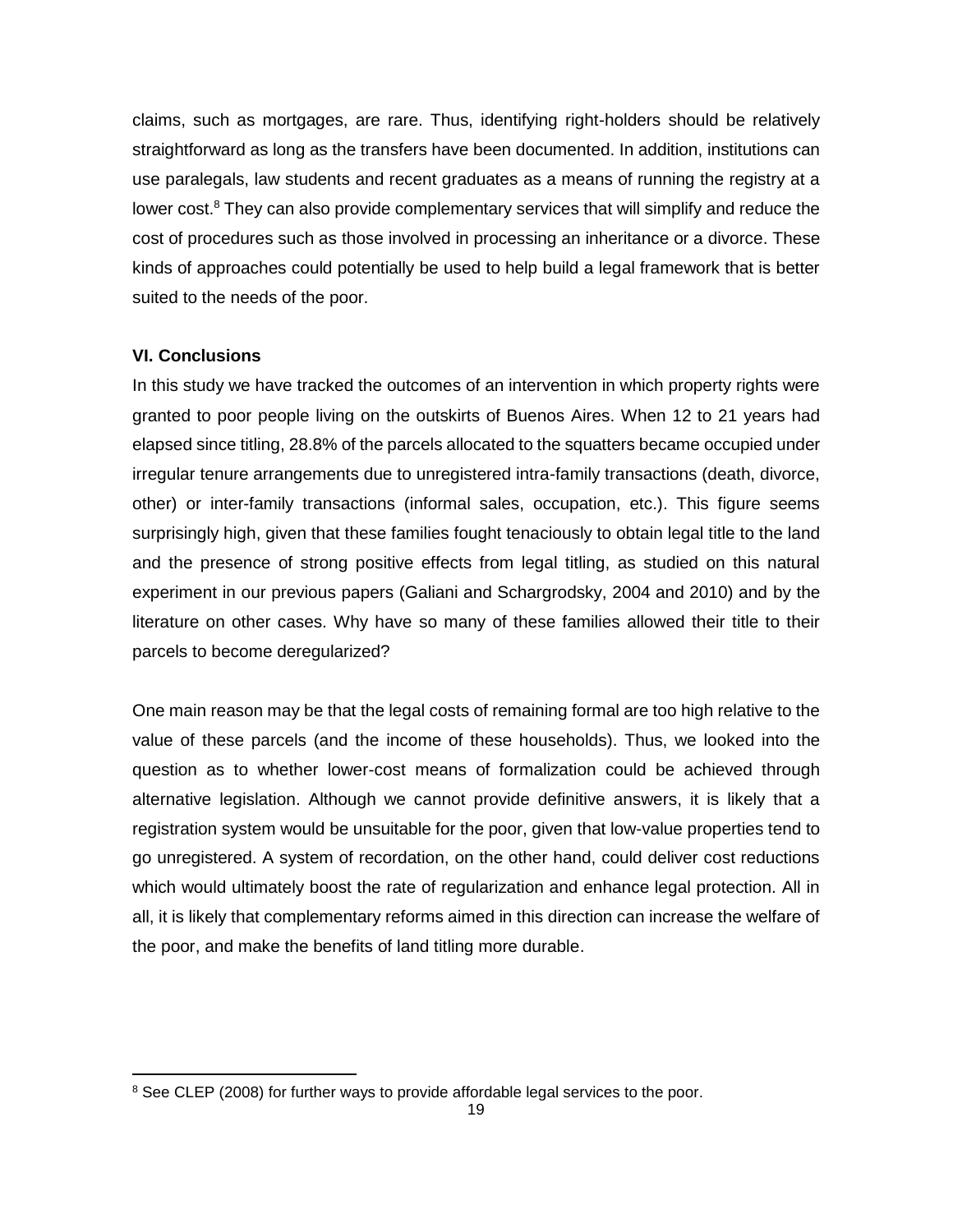### **References**

- 1. Alston, Lee, Gary Libecap and Robert Schneider (1996). "The Determinants and Impact of Property Rights: Land Titles on the Brazilian Frontier", *Journal of Law, Economics & Organization*, vol. 12, No. 1, pp. 25-61.
- 2. Arruñada, Benito (2012). *Institutional Foundations of Impersonal Exchange: Theory and Policy of Contractual Registries*, University of Chicago Press.
- 3. Arruñada, Benito and Nuno Garoupa (2005). "The Choice of Titling System in Land", *Journal of Law and Economics*, vol. 48, pp. 709-727.
- 4. Banerjee, Abhijit, Paul Gertler and Maaitresh Ghatak (2002). "Empowerment and Efficiency: Tenancy Reform in West Bengal", *Journal of Political Economy*, vol. 110, No. 2, pp. 239-280.
- 5. Besley, Timothy (1995). "Property Rights and Investment Incentives: Theory and Evidence from Ghana", *Journal of Political Economy*, vol. 103, No. 5, pp. 903-937.
- 6. CLEP (2008). Commission on Legal Empowerment of the Poor, *Making The Law Work for Everyone*. http://www.unicef.org/ceecis/Making\_the\_law\_work\_for\_everyone.pdf
- 7. De Soto, Hernando (2000). *The Mystery of Capital: Why Capitalism Triumphs in the West and Fails Everywhere Else*, New York: Basic Books.
- 8. Di Tella, Rafael, Sebastián Galiani and Ernesto Schargrodsky (2007). "The Formation of Beliefs: Evidence from the Allocation of Land Titles to Squatters ", *Quarterly Journal of Economics*, vol. 122, No. 1, pp. 209-241.
- 9. Do, Quy Toan and Lakshmi Iyer (2008). "Land Titling and Rural Transition in Vietnam", *Economic Development and Cultural Change*, vol. 56 No. 3, pp. 531-579.
- 10. Feder, Gerschon, Tongroj Onchan, Yongyuth Chalamwong and Chira Hongladarom (1988). *Land Policies and Farm Productivity in Thailand*, Baltimore: Johns Hopkins University Press.
- 11. Field, Erica (2005). "Property Rights and Investment in Urban Slums", *Journal of the European Economic Association*, vol. 3 Nos. 2-3, pp. 279-290.
- 12. Field, Erica (2007). "Entitled to Work: Urban Property Rights and Labor Supply in Peru", *Quarterly Journal of Economics*, vol. 122, No. 4, pp. 1561–1602.
- 13. Galiani, Sebastián and Ernesto Schargrodsky (2004). "Effects of Land Titling on Child Health", *Economics and Human Biology*, vol. 2, No. 3, pp. 353-372.
- 14. Galiani Sebastián and Ernesto Schargrodsky (2010). "Property Rights for the Poor: Effects of Land Titling", *Journal of Public Economics*, vol. 94, Nos. 9-10, pp. 700-729.
- 15. Galiani Sebastián and Ernesto Schargrodsky (2011). "Land Property Rights and Resource Allocation", *Journal of Law and Economics*, vol. 54, No. 4, pp. S329-S345.
- 16. Goldstein, Markus and Christopher Udry (2008). "The Profits of Power: Land Rights and Agricultural Investment in Ghana", *Journal of Political Economy*, vol. 116, No. 6, pp. 981- 1022.
- 17. Jimenez, Emmanuel (1984). "Tenure Security and Urban Squatting, *The Review of Economics and Statistics*, vol. 66, No. 4, pp. 556-567.
- 18. Lanjouw, Jean and Philip Levy (2002). "Untitled: A Study of Formal and Informal Property Rights in Urban Ecuador", *The Economic Journal*, vol. 112, No. 482, pp. 986-1019.
- 19. Libecap, Gary, and Dean Lueck (2008). "The Demarcation of Land: Patterns and Economic Effects" (mimeo).
- 20. Shavell, Steven (2004). *Foundations of Economic Analysis of Law*, Harvard University Press.
- 21. Vogl, Tom (2007). "Urban Land Rights and Child Nutritional Status in Peru, 2004", *[Economics & Human Biology](http://papers.ssrn.com/sol3/papers.cfm?abstract_id=997724####)*, vol. 5, No. 2, pp. 302-321.